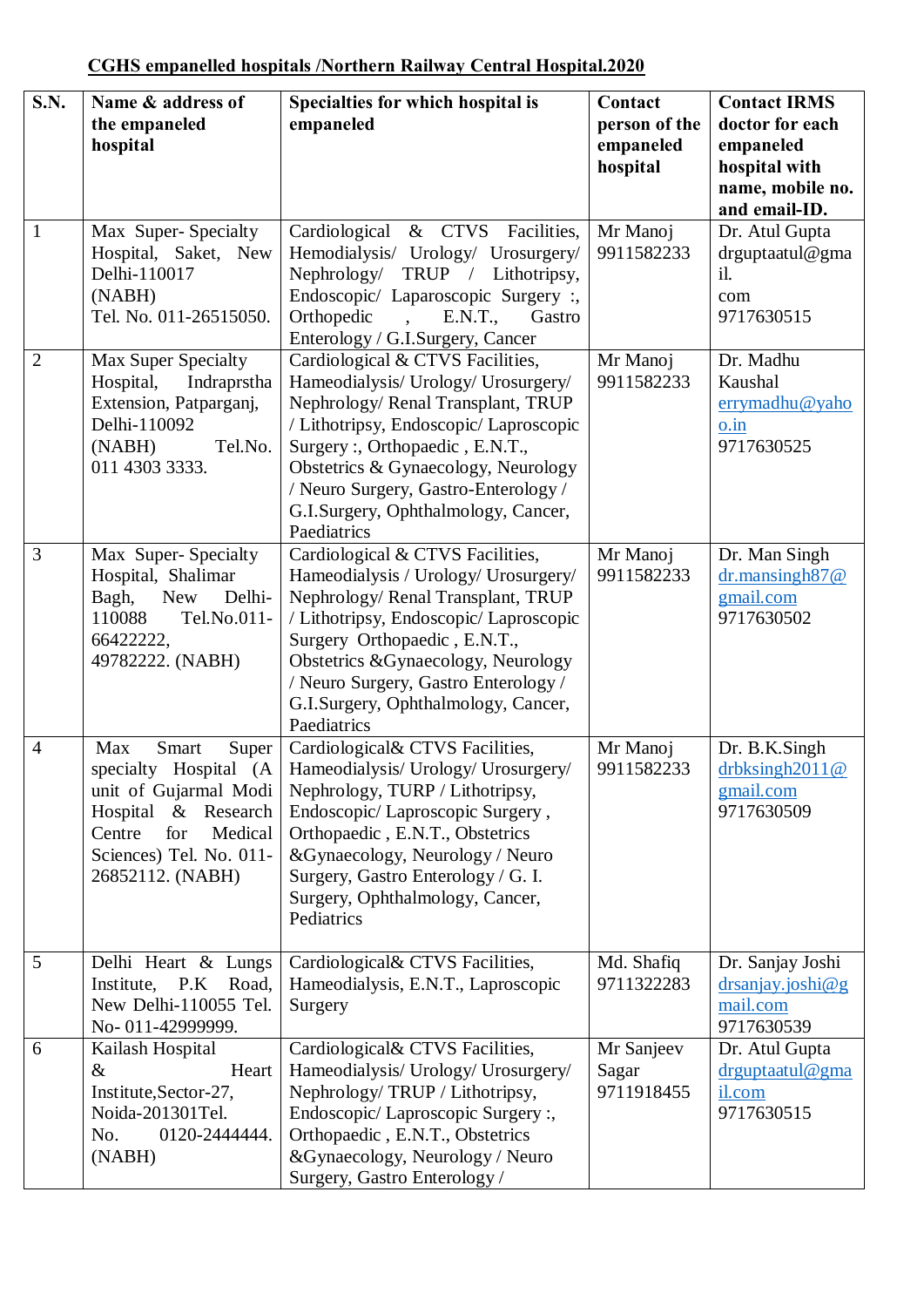|        |                                                                                                                                            | G.I.Surgery, Ophthalmology, Cancer,<br>Paediatrics                                                                                                                                                                                                                                                                            |                                   |                                                                       |
|--------|--------------------------------------------------------------------------------------------------------------------------------------------|-------------------------------------------------------------------------------------------------------------------------------------------------------------------------------------------------------------------------------------------------------------------------------------------------------------------------------|-----------------------------------|-----------------------------------------------------------------------|
| $\tau$ | Metro Hospital & Heart<br>Institute,<br>X-1 Sector-<br>$12/L - 94$ ,<br>Sector, 11, Noida<br>Tel.<br>0120-252295<br>No.<br>(NABH)          | Cardiological& CTVS Facilities,<br>Hameodialysis/ Urology/ Urosurgery/<br>Nephrology/Renal Transplant, TRUP<br>/ Lithotripsy, Endoscopic/ Laproscopic<br>Surgery:, Orthopaedic, E.N.T.,<br>Obstetrics & Gynaecology, Neurology<br>/ Neuro Surgery, Gastro Enterology /<br>G.I.Surgery, Ophthalmology,<br>Paediatrics          | Mr Prabhat<br>7838353020          | Dr. Atul Gupta<br>drguptaatul@gma<br>il.com<br>9717630515             |
| 8      | Hospital<br>$\&$<br>Metro<br>Cancer<br>Institute,<br>PreetVihar,<br>Delhi- 110092<br>Tel.<br>No.<br>$011 -$<br>22460000.49286600<br>(NABH) | Cardiological& CTVS Facilities,<br>Hameodialysis/ Urology/ Urosurgery/<br>Nephrology, TRUP / Lithotripsy,<br>Endoscopic/Laproscopic Surgery:,<br>Orthopaedic, E.N.T., Neurology /<br>Neuro Surgery, Gastro Enterology /<br>G.I.Surgery, Ophathalogy, CANCER,<br>Diagnostic Centers (Radiology &<br>Pathology & Microbiology), | Mr Prabhat<br>7838353020          | Dr. Tejinder<br>Singh<br>dr.tejindersingh@<br>yahoo.com<br>9717630533 |
| 9      | <b>Indian Spinal Injuries</b><br>Centre Sector C, Vasant<br>$11 -$<br>Kunj,<br>42255225(NABH)                                              | Hameodialysis/ Urology/ Urosurgery/<br>Nephrology, TRUP / Lithotripsy,<br>Endoscopic/ Laproscopic Surgery:,<br>Orthopaedic, Neurology / Neuro<br>Surgery, Gastro Enterology /<br>G.I.Surgery,                                                                                                                                 | Mrs Jasleen<br>Kaur<br>9871093713 | Dr. Atul Vaish<br>atulvaish58@gma<br>il.com<br>9717630516             |
| 10     | Asian<br>Institute<br>of<br>Medical<br>Sciences,<br>Sector-21A<br>Faridabad<br>No.<br>0129-<br>Tel.<br>4253000. (NABH)                     | Cardiological& CTVS Facilities,<br>Hameodialysis / Urology/ Urosurgery/<br>Nephrology/Renal Transplant, TRUP<br>/ Lithotripsy, Endoscopic/ Laproscopic<br>Surgery, Orthopaedic, E.N.T,<br>Obstetrics & Gynecology, Neurology /<br>Neuro Surgery, Gastro Enterology /<br>G.I.Surgery, Ophthalmology, Cancer,<br>Paediatrics    | Mr S K Jha<br>9650099099          | Dr. Tejinder<br>Singh<br>dr.tejindersingh@<br>yahoo.com<br>9717630533 |
| 11     | Action Cancer Hospital,<br>PaschimVihar,<br>$A-4$<br>Tel.No.011-492222222,<br>(NABH)                                                       | Oncology and Oncosurgery                                                                                                                                                                                                                                                                                                      | Mr Gagan<br>Nagpal<br>9810332033  | Dr. Tejinder<br>Singh<br>dr.tejindersingh@<br>yahoo.com<br>9717630533 |
| 12     | Sri Bala Ji<br>Action<br>Medical Institute, A-4<br>PaschimVihar, Tel. No.<br>011-42888888 (NABH)                                           | Cardiological & CTVS Facilities,<br>Hameodialysis/ Urology/Urosurgery/<br>Nephrology/Renal Transplant,<br>Endoscopic/ Laparoscopic Surgery:<br>Orthopaedic, E.N.T, Obstetrics<br>&Gynaecology, Neurology / Neuro<br>Surgery, Gastro Enterology /<br>G.I.Surgery, Ophthalmology, Cancer,<br>Paediatrics                        | Mr Gagan<br>Nagpal<br>9810332033  | Dr. Rajni Bhalla<br>Rajnibhalla89@g<br>mail.com<br>9717630537         |
| 13     | Hospital<br>$\&$<br><b>Batra</b><br>Medical<br>Research                                                                                    | Cardiological& CTVS Facilities,<br>Hameodialysis/ Urology/ Urosurgery/                                                                                                                                                                                                                                                        | Mr O P<br>Mishra                  | Dr. Sanjay Joshi<br>drsanjay.joshi@g                                  |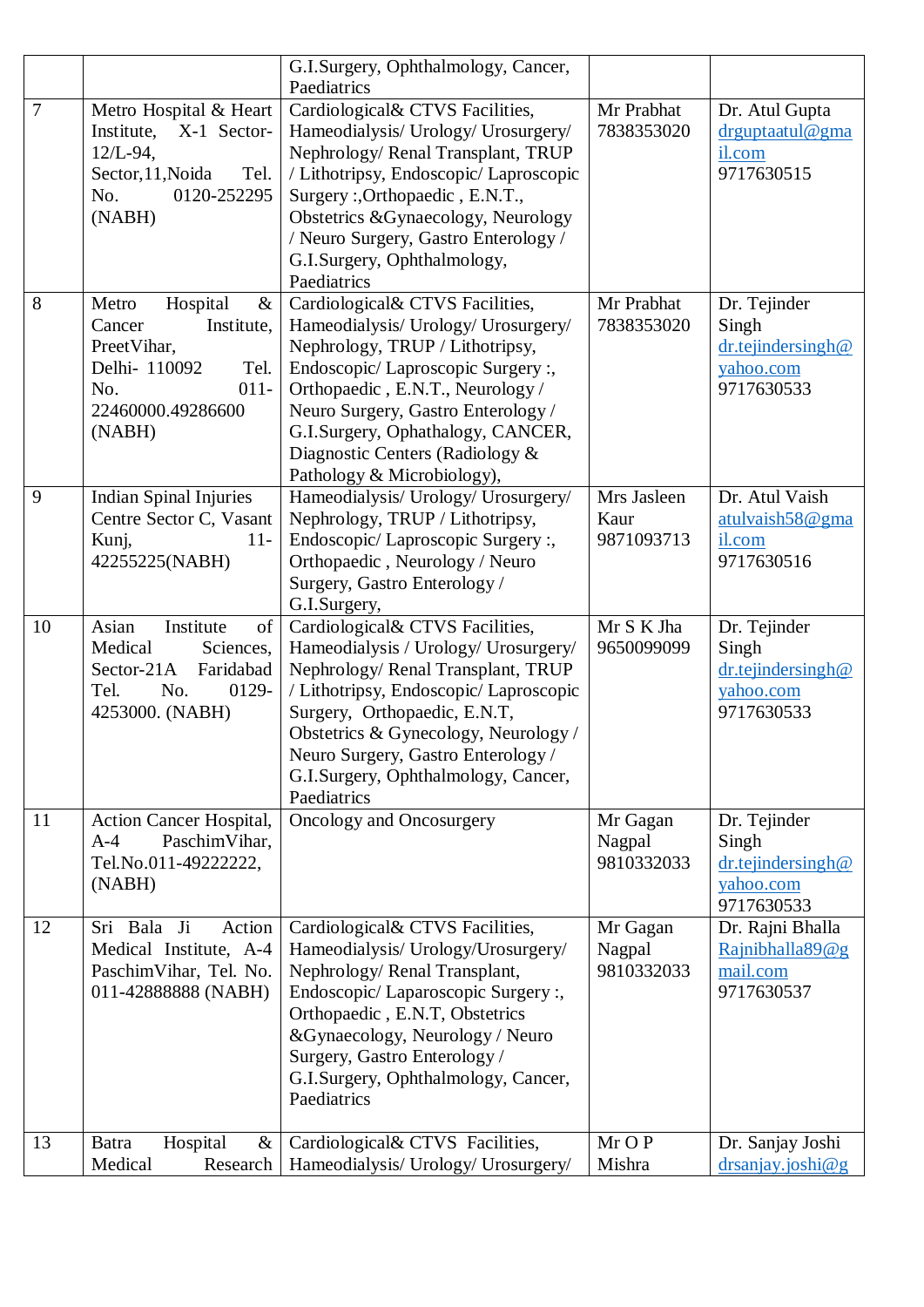|    | Tuglakabad,<br>Centre,<br>Institutional Area, New<br>Delhi-11006<br>Tel.No.<br>$011 -$<br>29958747,<br>29957487, 299564312<br>(NABH)        | Nephrology/ Renal Transplant, TRUP<br>/ Lithotripsy, Endoscopic/ Laproscopic<br>Surgery:, Orthopaedic E.N.T.,<br>Obstetrics &Gynaecology, Neurology<br>/ Neuro Surgery, Gastro Enterology /<br>G.I.Surgery, Ophthalmology, Cancer,<br>Paediatrics                                                                                                                     | 9818300056                    | mail.com<br>9717630539                                                           |
|----|---------------------------------------------------------------------------------------------------------------------------------------------|-----------------------------------------------------------------------------------------------------------------------------------------------------------------------------------------------------------------------------------------------------------------------------------------------------------------------------------------------------------------------|-------------------------------|----------------------------------------------------------------------------------|
| 14 | Hospital,<br>Bhagwati<br>Sector-13<br>Rohini,<br>Delhi-110085<br>Tel. No. 011-43126060                                                      | Cardiological& CTVS Facilities,<br>Hameodialysis/ Urology/ Urosurgery/<br>Nephrology, TRUP / Lithotripsy,<br>Endoscopic/Laproscopic Surgery:<br>Orthopaedic, E.N.T., Obstetrics<br>&Gynaecology, Neurology / Neuro<br>Surgery, Gastro Enterology /<br>G.I.Surgery, Ophthalmology,<br>Paediatrics                                                                      | Mr Prafull<br>9818793872      | Dr. B.K.Singh<br>$drb$ ksingh $2011@$<br>gmail.com<br>9717630509                 |
| 15 | Rockland<br>Hospital<br>New Delhi-<br>Dwarka,<br>110075<br>Mob. No.<br>08130390323                                                          | Cardiological& CTVS Facilities,<br>Hameodialysis/ Urology/ Urosurgery/<br>Nephrology/Renal Transplant, TRUP<br>/ Lithotripsy, Endoscopic/ Laproscopic<br>Surgery: Orthopaedic, E.N.T.,<br>Obstetrics &Gynaecology, Neurology<br>/ Neuro Surgery, Gastro Enterology /<br>G.I.Surgery,<br>Ophthalmology, Cancer, Paediatrics                                            | Mr Vijay<br>8527003315        | Dr.S.K.Chaudhar<br>y<br>shailenderchaudh<br>ary@rediffmail.c<br>om<br>9717630563 |
| 16 | Max Multi-Specialty<br>Hos Plot No. 4A, Sector<br><b>Institutional Green,</b><br>Opp. NTPC, Near<br>Crown Plaza, Greater<br>Noida - 201306. | Hameodialysis/ Urology/ Urosurgery/<br>Nephrology/TRUP / Lithotrisy,<br>Endoscopic/ Laproscopic Surgery:,<br>Orthopaedic, E.N.T., Obstetrics<br>&Gynaecology, Neurology, Gastro<br>Enterology / G.I.Surgery,<br>Ophthalmology, Cancer, Paediatrics                                                                                                                    | Mr Manoj<br>9911582233        | Dr. Anand Barla<br>anandebarla@redi<br>ffmail.com                                |
| 17 | Sharda Hospital,<br>Greater Noida Plot No.<br>32&34, Knowledge<br>Park-3, Greater Noida-<br>201306. Tel. No. 0120-<br>2329700, 2329722.     | Cardiological & CTVS Facilities,<br>Hameodialysis/ Urology/ Urosurgery/<br>Nephrology/TRUP / Lithotrisy,<br>Endoscopic/Laproscopic Surgery:<br>Orthopaedic, E.N.T., Obstetrics &<br>Gynaecology, Gastro Enterology /<br>G.I.Surgery, Ophthalmology, Cancer,<br>Paediatrics                                                                                            | Mr Vivek<br>8800998848        | Dr.Tanu Shree<br>9717630540<br>tannaj@rediffmail<br>.com                         |
| 18 | Felix Hospital (Felix<br>Healthcare Pvt. Ltd.<br>NH-1 Sector 137<br>Expressway, Noida<br>201305 Tel. No. 0120-<br>4255678, 9999568748       | <b>Interventional Cardiology</b><br>& Cardiothoracic surgery<br>Laparoscopic/ Endoscopic procedures,<br>Obstetrics & Gynecology, Orthopedic<br>surgery including Joint replacement<br>Pulmonology, Rheumatology, General<br>Medicine, General Surgery, Neurology<br>& Neurosurgery, Urology &<br>Nephrology (including dialysis),<br>Gastro Enterology / G.I.Surgery, | Dr D K<br>Gupta<br>9711182820 | Dr. B.K.Singh<br>drbksingh $2011@$<br>gmail.com<br>9717630509                    |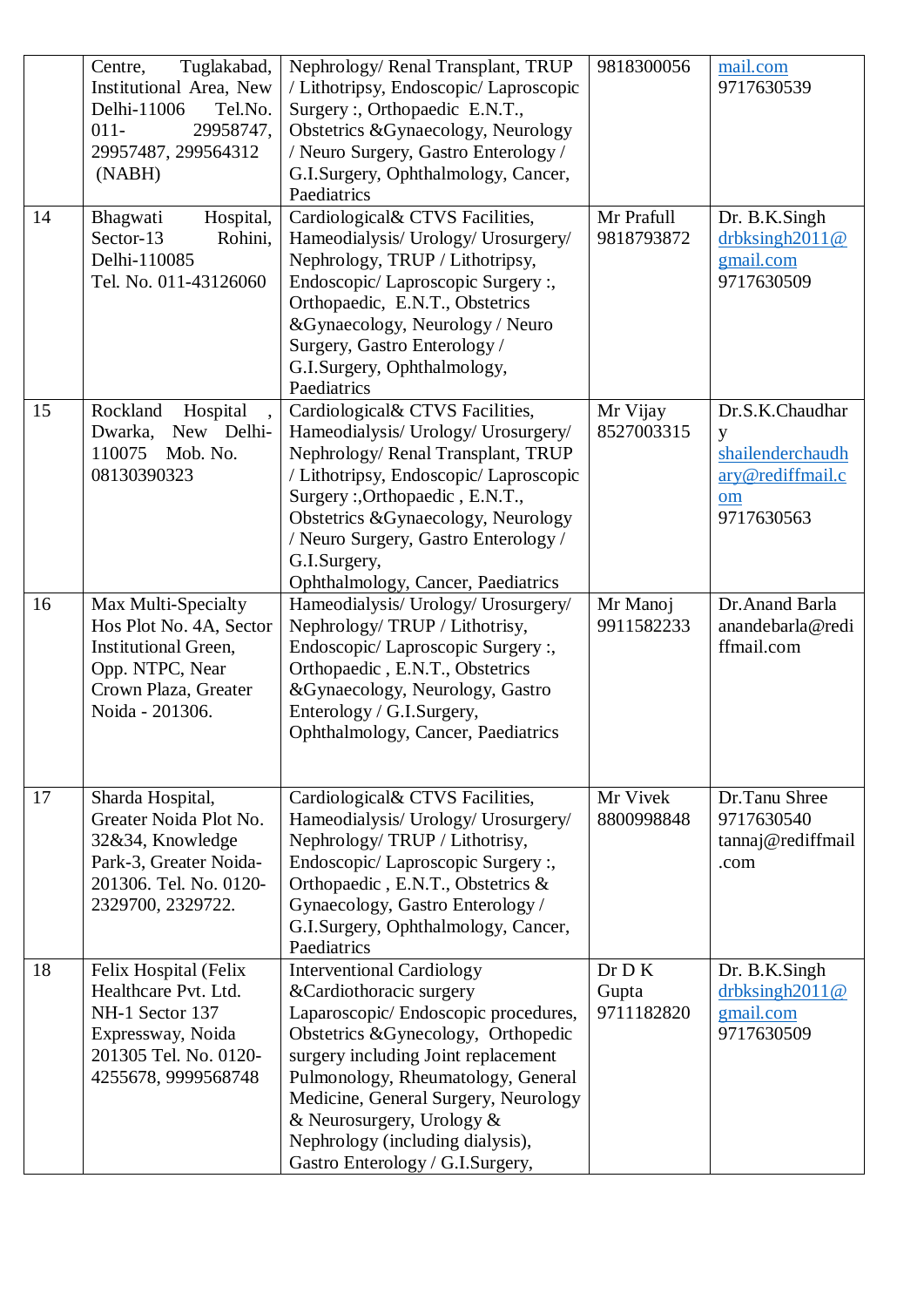|    |                                                                                                                | Vascular & Plastic Surgery,<br>Paediatrics, Eye & ENT, Dental,<br>Cancer treatment (Surgery,<br>Chemotherapy) and Diagnostics                                                                                                                                                                                                                                                                                                                                                                         |                            |                                                                      |
|----|----------------------------------------------------------------------------------------------------------------|-------------------------------------------------------------------------------------------------------------------------------------------------------------------------------------------------------------------------------------------------------------------------------------------------------------------------------------------------------------------------------------------------------------------------------------------------------------------------------------------------------|----------------------------|----------------------------------------------------------------------|
| 19 | Jaypee Hospital (Aunit<br>of Jaypee Healthcare<br>Ltd.) Sector 128,<br>Noida-20130<br>Tel.<br>No. 0120-4122222 | <b>Interventional Cardiology</b><br>&Cardiothoracic surgery<br>Laparoscopic/Endoscopic procedures,<br>Obstetrics &Gynecology, Orthopedic<br>surgery including Joint replacement<br>Pulmonology, Rheumatology, General<br>Medicine, General Surgery, Neurology<br>& Neurosurgery, Urology &<br>Nephrology (including dialysis),<br>Gastro Enterology / G.I.Surgery,<br>Vascular & Plastic Surgery,<br>Paediatrics, Eye & ENT, 20Dental,<br>Cancer treatment (Surgery,<br>Chemotherapy) and Diagnostics | Mr Yogesh<br>9873506914    | Dr. Sanjeev<br>Singhal<br>$dr\sin ghals@gmail$<br>.com<br>9717630538 |
| 20 | Apollo Hospital E 2<br>Sector 26 Noida-<br>201301<br>Tel. No. 0120-4012000,<br>2445353                         | <b>Interventional Cardiology</b><br>&Cardiothoracic surgery<br>Laparoscopic/Endoscopic procedures,<br>Obstetrics & Gynecology, Orthopedic<br>surgery including Joint replacement<br>Pulmonology, Rheumatology, General<br>Medicine, General Surgery, Neurology<br>& Neurosurgery, Urology &<br>Nephrology (including dialysis),<br>Gastro Enterology / G.I.Surgery,<br>Vascular & Plastic Surgery,<br>Paediatrics, Eye & ENT, Dental,<br>Cancer treatment (Surgery,<br>Chemotherapy) and Diagnostics  | Mr Sunil<br>9810204772     | Dr. B.N.Tiwary<br>bntiwary@yahoo.<br>co.in<br>9717630554             |
| 21 | <b>Moolchand Hospital</b><br>Lajpat Nagar III New<br>Delhi 110024 Tel.No.<br>011-4200 0000.                    | Cardiology & Cardiothoracic Surgery,<br>Endoscopic/Laparoscopic procedures,<br>Gynecology & Obstetrics, Orthopedic<br>Surgery including Joint Replacement,<br>General Medicine, General Surgery,<br>Neurology & Neurosurgery,<br>Pulmonology, Urology &<br>Nephrology (Including Dialysis),<br>Gastroenterology and GI Surgery,<br>Paediatrics, Eye & ENT, Cancer<br>treatment (Surgery, Chemotherapy $&$<br>Radiotherapy) and Diagnostics.                                                           | Mr Prakash<br>9205919145   | Dr. Sanjay Joshi<br>drsaniay. joshi@g<br>mail.com<br>9717630539      |
| 22 | RLKC Hospital &<br>Metro Heart Institute                                                                       | Cardiology & Cardiothoracic Surgery,<br>General Medicine, General Surgery,                                                                                                                                                                                                                                                                                                                                                                                                                            | Mr Bhatnagar<br>9910272574 | Dr. Nilima Sinha<br>nilimasinha@redi                                 |
|    |                                                                                                                |                                                                                                                                                                                                                                                                                                                                                                                                                                                                                                       |                            |                                                                      |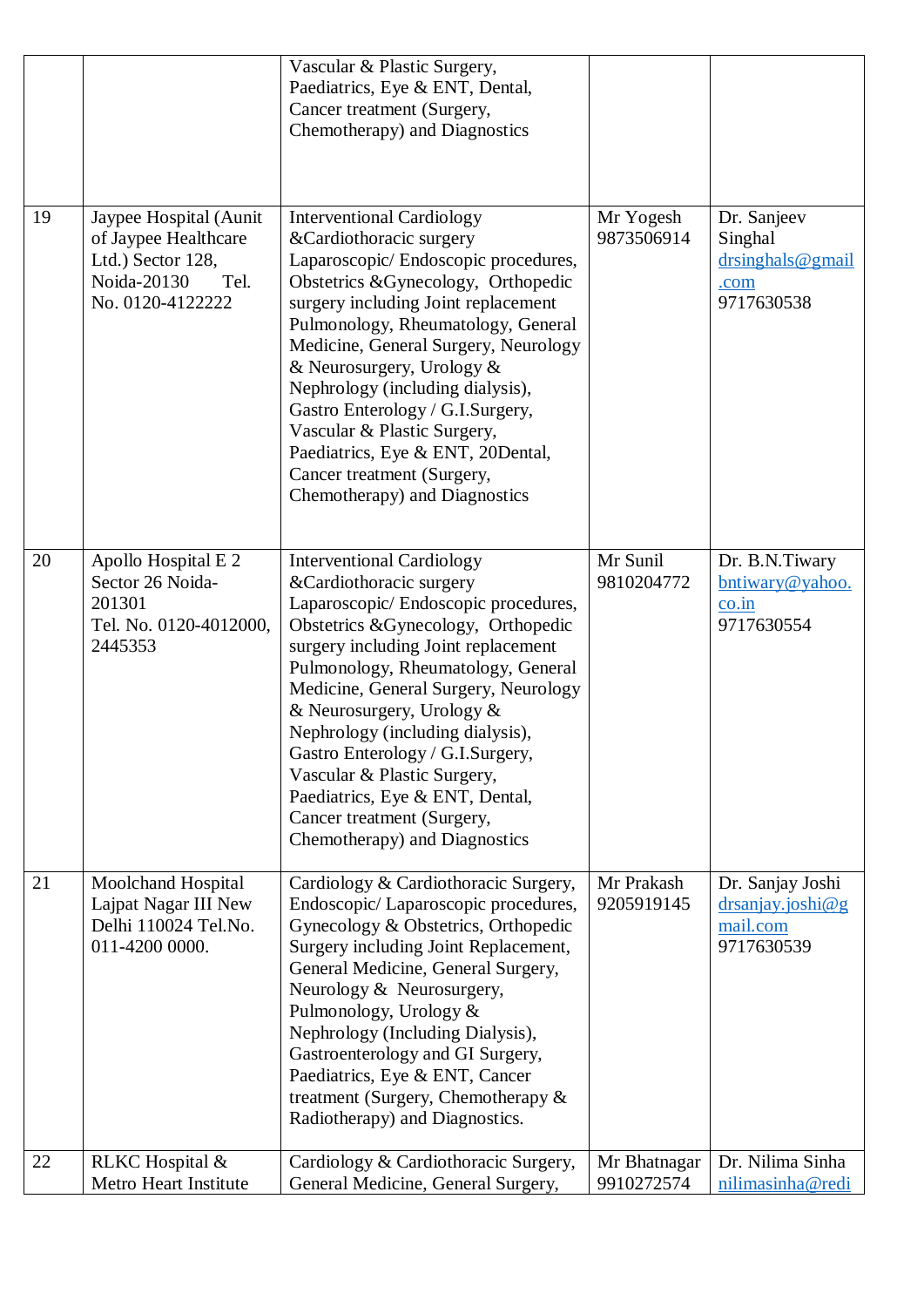|    | Pandav Nagar, Naraina<br>Road, New Delhi ó<br>110024. Tel.No. 011-<br>25891015                                                                     | Obstetrics and Gynecology, Pediatrics,<br>ENT, Eye, Endoscopic/ Laparoscopic<br>procedures, Pulmonology,<br>Gastrointestinal Surgery, Orthopedic<br>surgery with Joint replacement,<br>Urology, Nephrology (including<br>Dialysis),<br>Neurology and neurosurgery, Cancer<br>treatment (Surgery, Chemotherapy)<br>and Diagnostics.                                                                           |                                  | ffmail.com<br>9717630528                                               |
|----|----------------------------------------------------------------------------------------------------------------------------------------------------|--------------------------------------------------------------------------------------------------------------------------------------------------------------------------------------------------------------------------------------------------------------------------------------------------------------------------------------------------------------------------------------------------------------|----------------------------------|------------------------------------------------------------------------|
| 23 | Artemis Hospital Sector<br>-51 GurgaonHaryana-<br>122001 Tel No. 0124-<br>6767000                                                                  | Interventional Cardiology,<br>Endoscopic/Laparoscopic procedures,<br>Gynecology& Obstetrics, Orthopedic<br>surgery with Joint<br>replacement, General Medicine,<br>Pulmonology,<br>General Surgery, Neurology,<br>Neurosurgery, Urology, Nephrology<br>(Including Dialysis), Eye, ENT<br>Gastroenterology, Paediatrics, Cancer<br>treatment(Surgery, Chemotherapy,<br>Radiotherapy) and Diagnostics.         | Mr Sandeep<br>8860634668         | Dr. Madhu<br>Kaushal<br>errymadhu@yaho<br>o.in<br>9717630525           |
| 24 | Kalra Hospital SRCNC<br>Pvt.<br>Ltd. A-4, 5&6<br>TulsiDassKalra Marg,<br>Kirti Nagar,<br>New Delhi - 110015.<br>Ph. No. 011-45005600,<br>45005700, | Cardiology, Endoscopic/ Laparoscopic<br>procedures, Gynecology & Obstetrics,<br>Orthopedic Surgery including Joint<br>Replacement, General Medicine,<br>General Surgery, Pulmonology,<br>Neurology $&$<br>Neurosurgery, Urology & Nephrology<br>(Including Dialysis), Gastroenterology<br>and GI Surgery, Paediatrics, Eye &<br>ENT,<br>Dental, Cancer treatment (Surgery,<br>Chemotherapy) and Diagnostics. | Mr Anurag<br>Tyagi<br>7838812894 | Dr. Man Singh<br>$dr$ .mansingh $87@$<br>gmail.com<br>9717630502       |
| 25 | Jeewan Nursing Home<br>& Hospital 2-B, Pusa<br>Road, KarolBagh, New<br>Delhi ó110005.<br>Tel. No. 011-42430246.                                    | Endoscopic/Laparoscopic procedures,<br>Gynecology & Obstetrics, Orthopedic<br>surgery with Joint replacement,<br>General Medicine, General Surgery,<br>Neurology & Neuro Surgery, Urology,<br>Nephrology and (Including<br>Dialysis), Gastroenterology,<br>Pulmonology, Paediatrics and<br>Diagnostics.                                                                                                      | Mrs Rachna<br>9718499314         | Dr. Man Singh<br>$dr$ .mansingh $87@$<br>gmail.com<br>9717630502       |
| 26 | <b>Max Super Specialty</b><br>Hospital (A unit of<br>Crosslay Remidies Ltd.<br>$W-3$ , Sector-1,<br>Vaishali, ghaziabad-                           | Cardiology & Cardiothoracic Surgery,<br>Endoscopic/Laparoscopic procedures,<br>Gynecology & Obstetrics, Orthopedic<br>Surgery including Joint Replacement,<br>General Medicine, Pulmonology,                                                                                                                                                                                                                 | Mr Manoj<br>9911582233           | Dr. Anita<br>Chandrayan<br>chandrayananita<br>@gmail.com<br>9717630568 |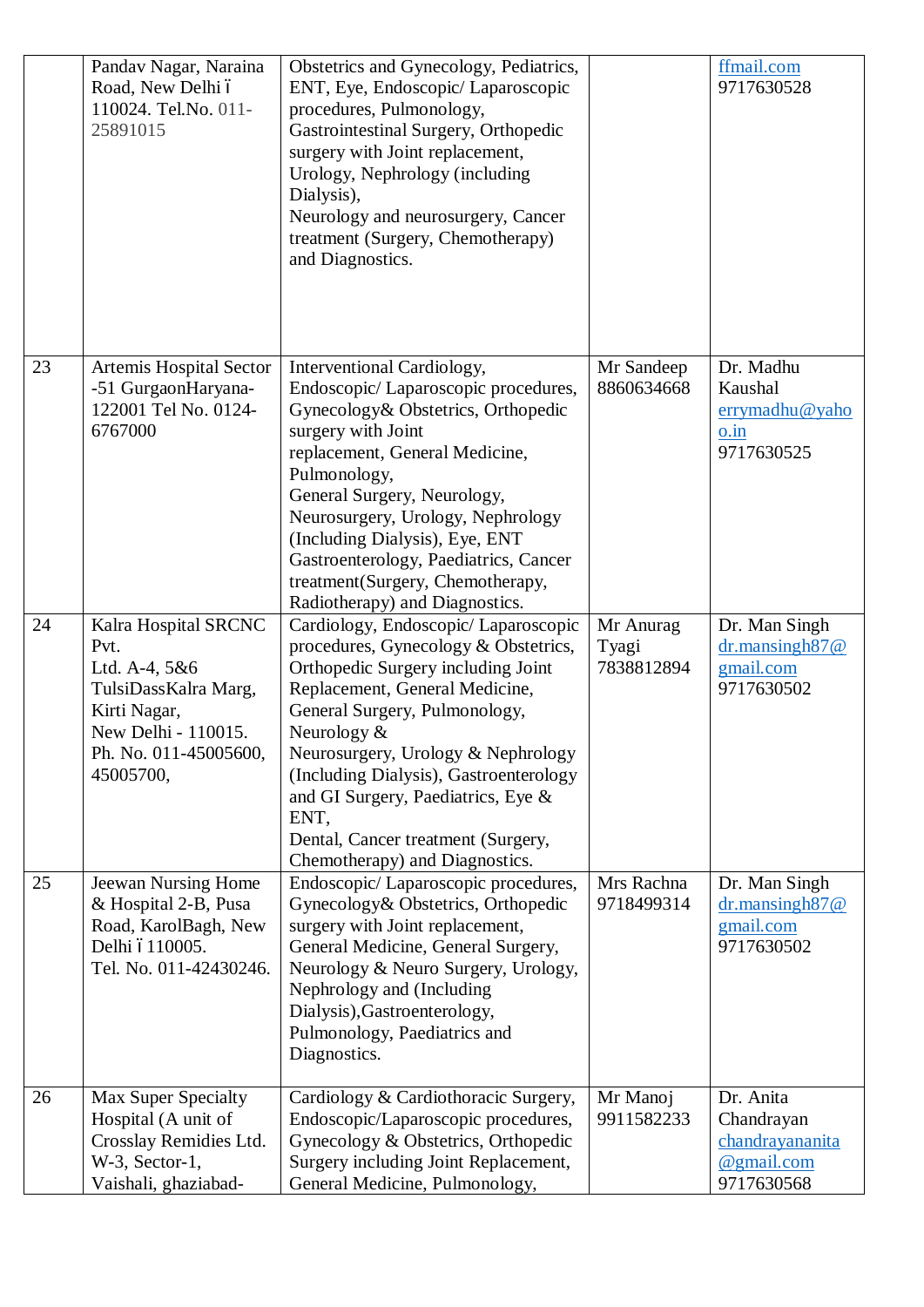|    | 201012<br>Tel.         | General Surgery, Neurology&            |               |                        |
|----|------------------------|----------------------------------------|---------------|------------------------|
|    | No. 0120-              | Neurosurgery, Urology &                |               |                        |
|    | 4188000,4173000        | Nephrology (Including Dialysis),       |               |                        |
|    |                        |                                        |               |                        |
|    |                        | Gastroenterologyand GI Surgery,        |               |                        |
|    |                        | Vascular & Plastic Surgery,            |               |                        |
|    |                        | Paediatrics, Eye & ENT, Dental,        |               |                        |
|    |                        | Cancer treatment (Surgery,             |               |                        |
|    |                        | Chemotherapy &Radiotherapy) and        |               |                        |
|    |                        | Diagnostics.                           |               |                        |
| 27 | Fortis Hospitals       | General Medicine, General Surgery,     | Mr V B        | Dr. Sunita Gupta       |
|    | Ltd. B-22, Sector-62,  | <b>Endocrinology</b> , Bone Marrow     | Singh         | drsunita04@rediff      |
|    | Noida ó                | Transplant, Cardiology,                | 9873863148    | mail.com               |
|    | 201301. Tel. No. 0120- | Cardiothoracic Surgery, Gynaecology    |               | 9717630517             |
|    | 2400222, 2403222.      | & Obstetrics Gastroenterology,         |               |                        |
|    |                        | Nephrology, Neurology,                 |               |                        |
|    |                        | Neurosurgery, ENT, Eye, Orthopedic     |               |                        |
|    |                        | Surgery including joint replacement    |               |                        |
|    |                        |                                        |               |                        |
|    |                        | , Paediatrics, Psychiatry, Respiratory |               |                        |
|    |                        | Medicine, Rheumatology, Surgical       |               |                        |
|    |                        | and medical Oncology, Radiotherapy,    |               |                        |
|    |                        | Kidney, liver transplantation Urology, |               |                        |
|    |                        | and Diagnostics.                       |               |                        |
| 28 | Fortis Hospitals Ltd   | General Medicine, General Surgery,     | Mr V B        | Dr. B.K.Singh          |
|    | Neelam Bata Road,      | Endocrinology, Cardiology, Cardio      | Singh         | drbksingh2011@         |
|    | Faridabad              | thoracic Surgery, Gynaecology &        | 9873863148    | gmail.com              |
|    | ó 121001. Tel. No.     | Obstetrics                             |               | 9717630509             |
|    | 0129-                  | Gastroenterology, Nephrology,          |               |                        |
|    | 2466000, 90152998      | Neurology, Neurosurgery, ENT, Eye,     |               |                        |
|    |                        | Orthopedic Surgery including joint     |               |                        |
|    |                        | replacement, Paediatrics,              |               |                        |
|    |                        | Psychiatry, Respiratory Medicine,      |               |                        |
|    |                        | Rheumatology, Medical and Surgical     |               |                        |
|    |                        | Oncology Urology and Diagnostics.      |               |                        |
| 29 | Fortis Healthcare Ltd. | General Medicine, General Surgery,     | Mr V B        | Dr. Man Singh          |
|    | A-Block, Shalimar      | Cardiology, Cardio thoracic Surgery,   | Singh         | $dr$ .mansingh87 $@$   |
|    | Bagh, New Delhi ó      | Gynaecology & Obstetrics               | 9873863148    | gmail.com              |
|    | 110088. Tel. No. 011-  | Gastroenterology, Nephrology,          |               | 9717630502             |
|    | 45302222, 9250009090   | Neurology, Neurosurgery, ENT, Eye,     |               |                        |
|    |                        | Orthopedic Surgery including Joint     |               |                        |
|    |                        | replacement, Respiratory Medicine,     |               |                        |
|    |                        | Urology, and Diagnostics               |               |                        |
| 30 | Metro Heart Institute  | Cardiology & Cardiothoracic Surgery,   | Mr Paras      | Dr. Om Prakash         |
|    | Sec.16A,               | Endoscopic/Laparoscopic procedures,    | <b>Bhatia</b> | Anand                  |
|    | Faridabad. Tel. No.    | Gynecology & Obstetrics, Orthopedic    | 9873300488    | drop.anand@yaho        |
|    |                        |                                        |               |                        |
|    | 0129-<br>4277777.      | Surgery                                |               | $0.$ com<br>9717630564 |
|    |                        | including joint replacement, General   |               |                        |
|    |                        | Medicine, General Surgery, Neurology   |               |                        |
|    |                        | & Neurosurgery, Pulmonology,           |               |                        |
|    |                        | Urology & Nephrology                   |               |                        |
|    |                        | (Including Dialysis), Gastroenterology |               |                        |
|    |                        | and GI Surgery, Paediatrics, Eye &     |               |                        |
|    |                        | ENT, Cancer treatment (Surgery,        |               |                        |
|    |                        | Chemotherapy) and                      |               |                        |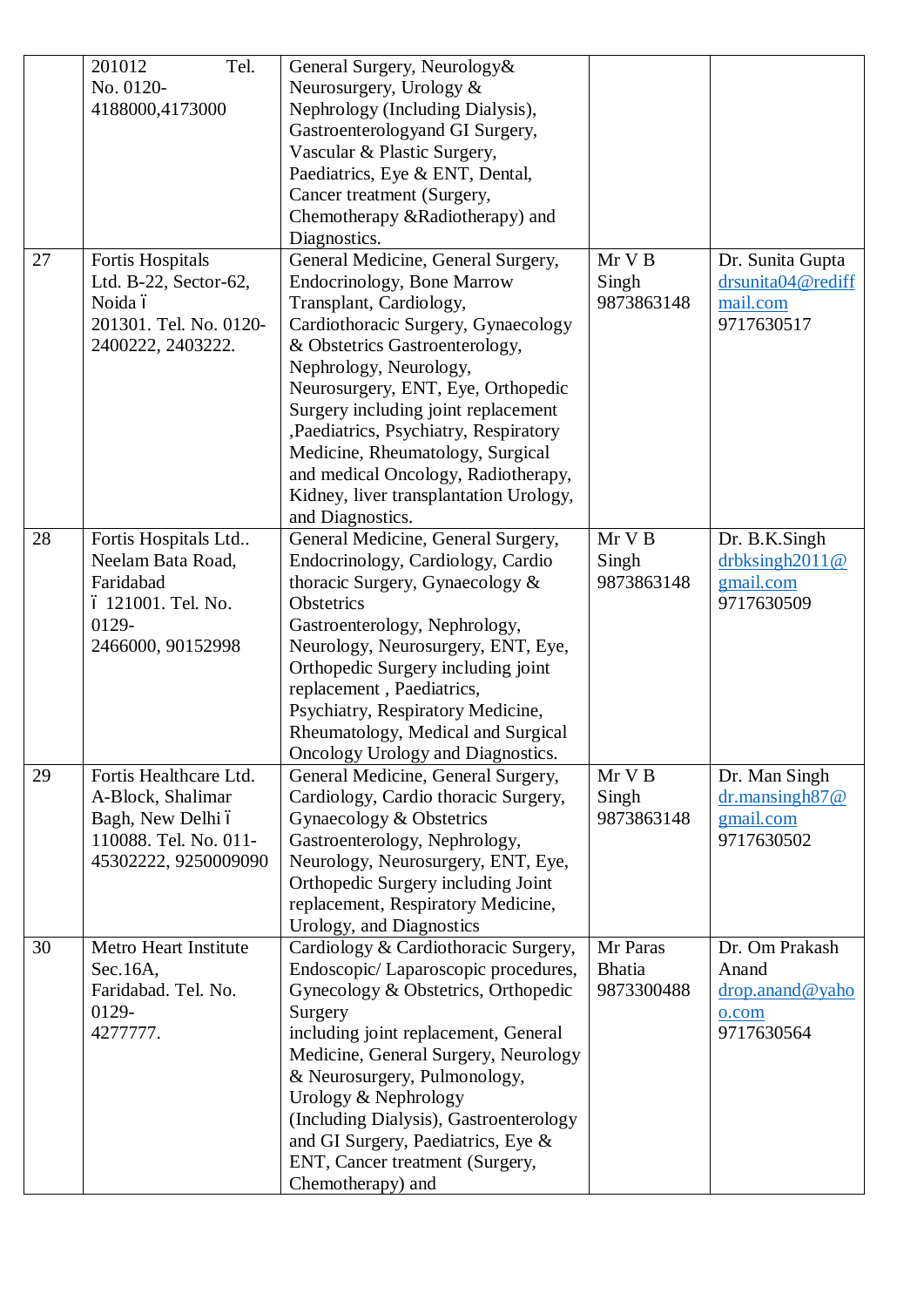|    |                                                                                                                                   | Diagnostics.                                                                                                                                                                                                                                                                                                                                                                                                                                                                                                                         |                                          |                                                                                  |
|----|-----------------------------------------------------------------------------------------------------------------------------------|--------------------------------------------------------------------------------------------------------------------------------------------------------------------------------------------------------------------------------------------------------------------------------------------------------------------------------------------------------------------------------------------------------------------------------------------------------------------------------------------------------------------------------------|------------------------------------------|----------------------------------------------------------------------------------|
| 31 | Medanta-The<br>Medicity Sector ó 38,<br>Gurgaon ó 122001. Ph.<br>No. 0124 441 1441<br>(NABH)                                      | <b>Interventional Cardiology</b><br>&Cardiothoracic Surgery,<br>Laparoscopic/ Endoscopic procedures,<br>Gynecology & Obstetrics, Orthopedic<br>Surgery including Joint<br>Replacement, Pulmonology, General<br>Medicine, General Surgery, Neurology<br>&Neurosurgery, Urology<br>&Nephrology (Including Dialysis),<br>Gastroenterologyand GI Surgery,<br>Vascular & Plastic Surgery,<br>Paediatrics, Eye & ENT, Dental,<br>Cancer treatment (Surgery,<br>Chemotherapy & Radiotherapy) and<br>Diagnostics.                            | Mr Sandeep<br>Dabur<br>9891776668        | Dr. S.C.Khorwal<br>dr.khorwal@outlo<br>ok.com<br>9717630542                      |
| 32 | <b>B.</b><br>L.<br>Kapur<br>Dr<br>Hospital<br>Memorial<br>Tel.No. 011 - 3040<br>3040. (NABH)                                      | Cardiology<br>Interventional<br>$\&$<br>Cardiothoracic Surgery, Endoscopic/<br>Laparoscopic procedures, Gynecology<br>Obstetrics,<br>$\&$<br>Pulmonology,<br>Orthopedic Surgery including Joint<br>Replacement,<br>General<br>Medicine,<br>General<br>Surgery,<br>Neurology<br>$\&$<br>Neurosurgery, Urology & Nephrology<br>(Including Dialysis), Gastroenterology<br>and GI Surgery, Vascular & Plastic<br>Surgery, Pediatrics, Eye & ENT,<br>Cancer<br>treatment<br>(Surgery,<br>Chemotherapy & Radiotherapy) and<br>Diagnostics. | Mr Aditya<br>Gupta<br>9911085197         | Dr. Meenakshi<br>m.agarwall7@go<br>$\frac{v}{in}$<br>9717630556                  |
| 33 | Hospital<br>Apollo<br>(NABH) Sarita Vihar<br>New Delhi Tel. 011-<br>26925858                                                      | Cardiac                                                                                                                                                                                                                                                                                                                                                                                                                                                                                                                              | Mr Amit<br>Goyal<br>9818437865           | Dr. Sanjay Joshi<br>drsanjay.joshi@g<br>mail.com<br>9717630539                   |
| 34 | Escort Heart Hospital<br>Okhla<br>Road,<br><b>New</b><br>Tel.<br>Delhió<br>110025.<br>No. 011-<br>47135000,<br>9873128788. (NABH) | General Medicine, General Surgery,<br>Cardiology, Cardio thoracic Surgery,<br>Gynecology<br>$\&$<br>Obstetrics<br>Gastroenterology & GI Surgery, Liver<br>transplantation<br>Nephrology,<br>$\ddot{\phantom{1}}$<br>Neurology, Neurosurgery, ENT, Eye,<br>Dental, Orthopedic Surgery including<br>replacement<br>joint<br>Respiratory<br>$\overline{\phantom{a}}$<br>Medicine, Urology, and Diagnostics.                                                                                                                             | Mr <sub>V</sub> B<br>Singh<br>9873863148 | Dr. Madhu<br>Kaushal<br>errymadhu@yaho<br>$0.\overline{\text{in}}$<br>9717630525 |
| 35 | <b>Primus Super Specialty</b><br>Hospital Chanakyapuri,<br>New Delhi ó 110021.<br>Tel. No. 011-66206630,<br>66206640.<br>(NABH)   | Cardiothoracic<br>$\&$<br>Endovascular<br>Surgery & (CTVS), Endoscopic/<br>Laparoscopic<br>procedures,<br>Gynecology,<br>Eye, Dental,<br>ENT,<br>Orthopedic Surgery including Joint<br>Replacement,<br>General<br>Medicine,<br>General<br>Surgery,<br>Pulmonology,                                                                                                                                                                                                                                                                   | Mr Alok<br>999986182                     | Dr. Man Singh<br>$dr$ .mansingh $87@$<br>gmail.com<br>9717630502                 |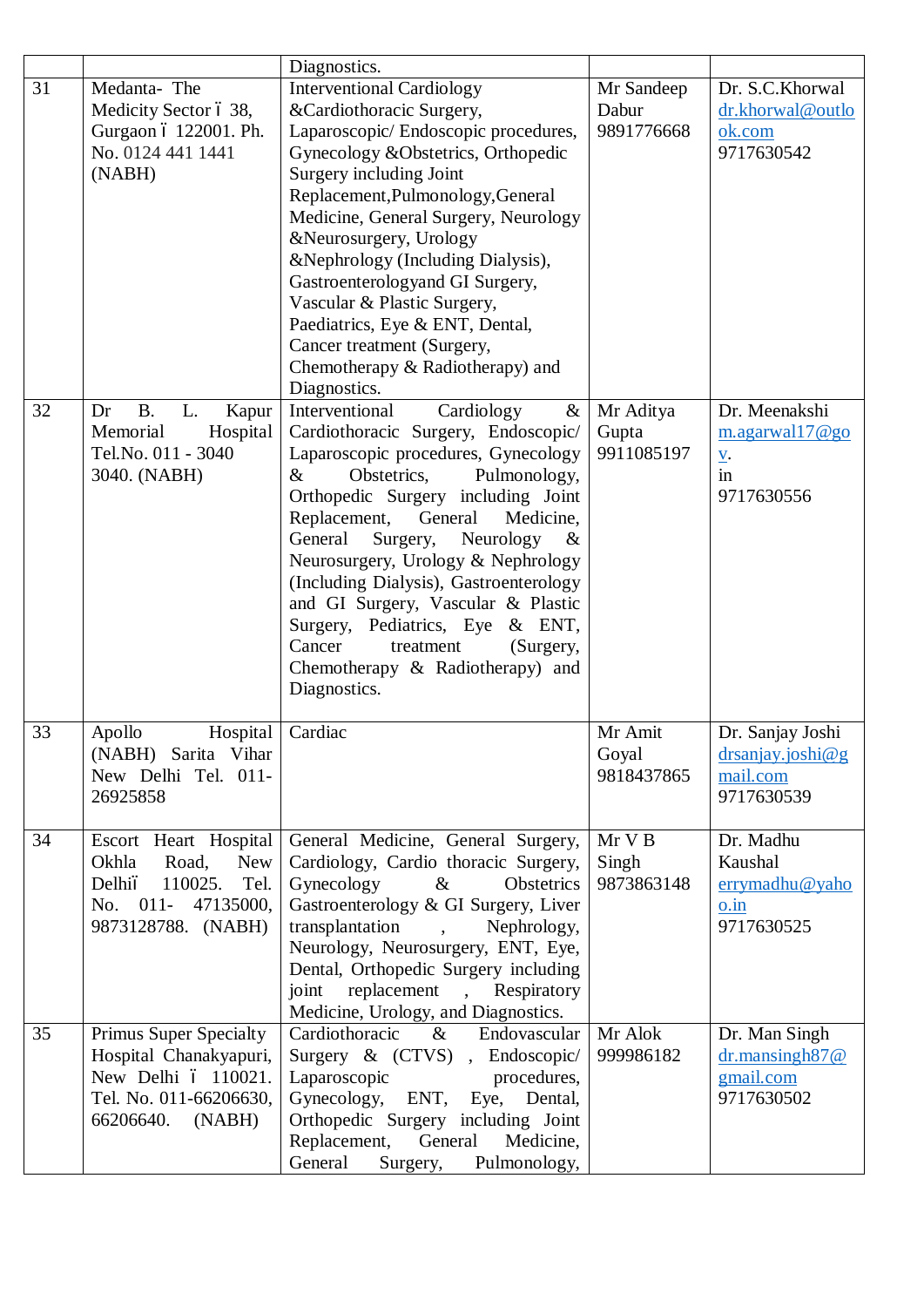| 36 | Kukreja<br>Hospital<br>$\&$<br>Heart Centre Pvt. Ltd.<br>C, 1, 3, 4, 14,<br>Vishal Enclave, Rajouri<br>Garden, New Delhi-<br>110027. Tel. No. 011-<br>45675000.<br>$(NON-$<br>NABH)                        | Neurology &Neurosurgery, Urology<br>& Nephrology (Including Dialysis),<br>Gastroenterology and GI Surgery,<br>Pediatrics, Cancer treatment (Surgery,<br>Chemotherapy) and Diagnostics.<br>Cardiology, Endoscopic/ Laparoscopic<br>procedures, Gynecology & Obstetrics,<br>Orthopedic Surgery including Joint<br>Replacement, General<br>Medicine,<br>General<br>Surgery,<br>Pulmonology,<br>Neurology $&$<br>Neurosurgery, Urology & Nephrology<br>(Including Dialysis), Gastroenterology<br>and GI Surgery, Pediatrics, Eye &<br>ENT, Cancer treatment (Surgery, | Mr Munish<br>Sehgal<br>9711139320 | Dr. Nilima Sinha<br>nilimasinha@redi<br>ffmail.com<br>9717630528              |
|----|------------------------------------------------------------------------------------------------------------------------------------------------------------------------------------------------------------|-------------------------------------------------------------------------------------------------------------------------------------------------------------------------------------------------------------------------------------------------------------------------------------------------------------------------------------------------------------------------------------------------------------------------------------------------------------------------------------------------------------------------------------------------------------------|-----------------------------------|-------------------------------------------------------------------------------|
| 37 | National Heart Institute<br>$49-50$ ,<br>Community<br>Centre,<br>East of Kailash, New<br>$No.011-$<br>Delhi<br>Tel.<br>46606600 (NABH)                                                                     | Chemotherapy) and Diagnostics.<br>Cardiology & Cardiothoracic Surgery,<br>Endoscopic<br>Laparoscopic<br>procedures, Gynecology & Obstetrics,<br>Orthopedic Surgery including Joint<br>Replacement,<br>General<br>Medicine,<br>General<br>Surgery,<br>Neurology $\&$<br>Neurosurgery, Pulmonology, Urology<br>& Nephrology (Including Dialysis),<br>Gastroenterology,<br>Eye,<br>Cancer<br>treatment (Surgery, Chemotherapy)<br>and Diagnostics                                                                                                                    | Mr<br>Shailendra<br>8802158388    | Dr. V.K.Puri<br>drvimalkantpuri@<br>gmail.com<br>9717630531                   |
| 38 | Sarvodaya Hospital (A<br>Unit of Anshu Hospital<br>Ltd.)YMCA<br>Road,<br>Sector-8, Faridabad.<br>Tel.No. 0129-4194444.<br>(NABH)                                                                           | General Medicine, General Surgery,<br>Endoscopic/ Laparoscopic procedures,<br>Gynae & Obst, Eye, ENT, Pediatrics,<br>Orthopedic<br>surgery with<br>Joint<br>replacement, Urology, Neurology,<br>Neuro Surgery, Gastroenterology,<br>Pulmonology, Nephrology (including<br>dialysis), Dental, Cardiology<br>$\&$<br>Cardiothoracic<br>Surgery,<br>Cancer<br>treatment (Surgery, Chemotherapy)<br>and Diagnostics.                                                                                                                                                  | Mr Dinesh<br>7838858511           | Dr. Om Prakash<br>Anand<br>$\text{drop.}$ anand @ yaho<br>o.com<br>9717630564 |
| 39 | Saroj Super Speciality<br>Hospital (earlier Saroj<br>Hospital<br>Heart<br>$\&$<br>Institute)<br>Sector -14<br>Madhuban<br>Extn.<br>Chowk, Rohini, New<br>Delhi -<br>Tel.No.<br>$011 -$<br>27903333. (NABH) | Medicines<br>General<br>General<br>$\&$<br>Cardiology<br>Cardio-<br>Surgery,<br>$\&$<br>thoracic<br>Orthopedics<br>surgery,<br>Joint<br>Replacement,<br>including<br>Pulmonology,<br>GI-<br>Surgery,<br>Neurology,<br>Neuro-surgery,<br>Nephrology<br>including Dialysis, Urology, Eye,<br>ENT, and Gynae & Obstetrics,<br>Endoscopic<br>Laparoscopic<br>procedures, Dental, Cancer treatment<br>(Surgery, Chemotherapy)<br>and<br>Diagnostics. Liver Transplantation and<br>Kidney Transplantation)                                                              | Mr Rishabh<br>8800390575          | Dr. Man Singh<br>$dr$ .mansingh $87@$<br>gmail.com<br>9717630502              |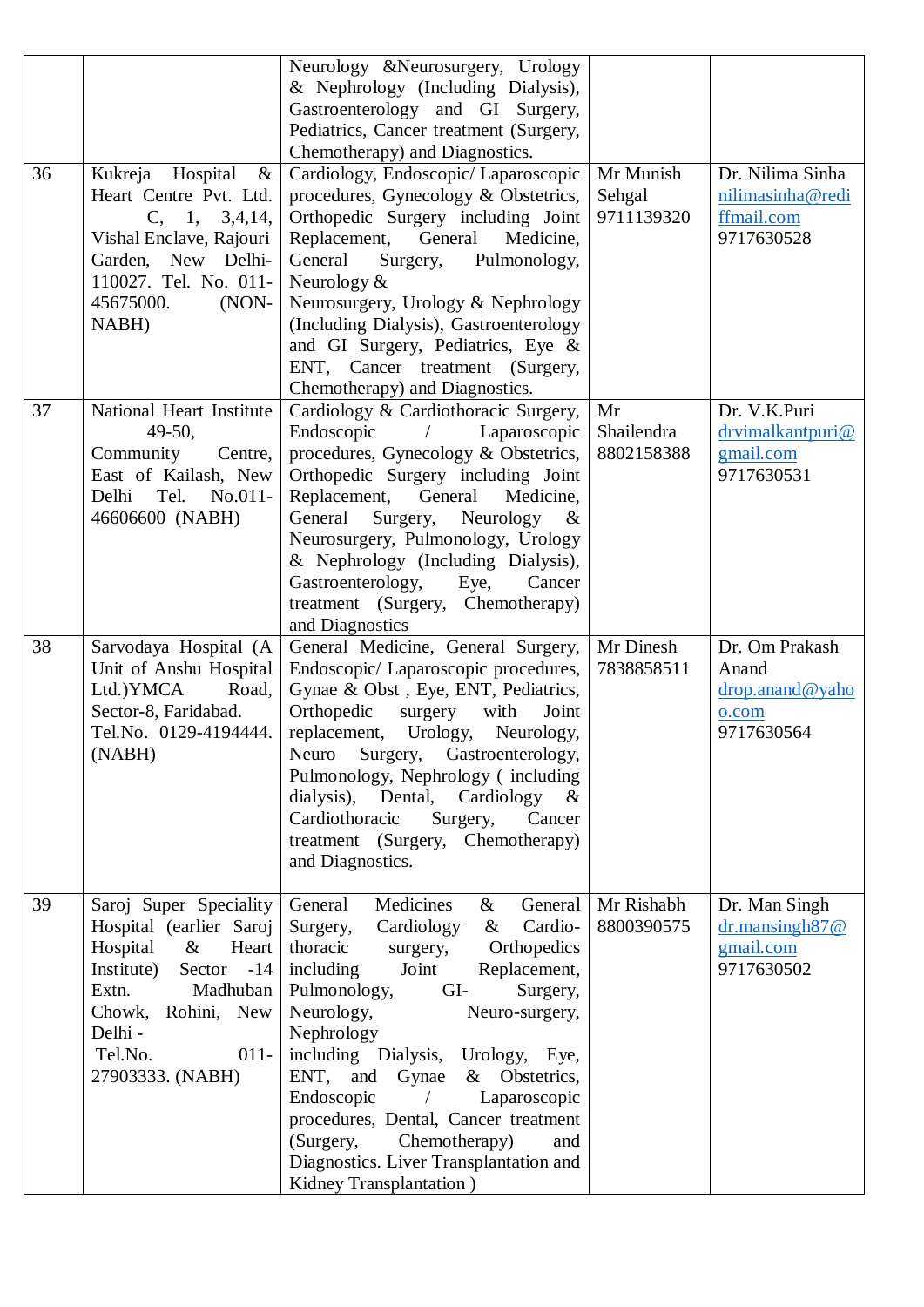| 40 | Mayom Hospital<br>D-Block, South City-I,<br>Gurgaon.<br>Tel.<br>No.<br>0124-4111880,<br>$(NON-$<br>9899247437.<br>NABH)                                                                                                                                                                 | General Medicine, General Surgery,<br>Gynecology and Obst, Orthopedic<br>Replacement,<br>including<br>Joint<br>Cardiology, Eye, ENT, Endoscopic /<br>Laparoscopic<br>Surgery,<br>Gastroenterology,<br>Neurology,<br>Urology,<br>Nephrology<br>including<br>Dialysis, Dental and Diagnostics.                                                                                                                                                                                                                                                                                                                                  | Mr Mandal<br>8588823255           | Dr. Madhu<br>Kaushal<br>errymadhu@yaho<br>o.in<br>9717630525          |
|----|-----------------------------------------------------------------------------------------------------------------------------------------------------------------------------------------------------------------------------------------------------------------------------------------|-------------------------------------------------------------------------------------------------------------------------------------------------------------------------------------------------------------------------------------------------------------------------------------------------------------------------------------------------------------------------------------------------------------------------------------------------------------------------------------------------------------------------------------------------------------------------------------------------------------------------------|-----------------------------------|-----------------------------------------------------------------------|
| 41 | Dharamshila Narayana<br>Super-Specialty<br>Hospital, A unit of<br>Dharamshila<br>Cancer<br>Foundation<br>and<br>Research<br>Centre<br>Dharamshila<br>Marg,<br>Vasundhara<br>Enclave, Near Ashok<br>Nagar Metro<br>Station<br>New Delhi110096,Tel<br>186-0208-0208<br>No.<br><b>NABH</b> | In addition to Cancer treatment (<br>Chemotherapy Cancer Surgery and<br>Radiotherapy ) following facilities i. e.<br>General Medicine, General Surgery,<br>Nephrology (Including<br>Dialysis),<br>Neurosurgery, Neurology, Orthopedic<br>Surgery Cardiology Gastroenterology<br>Urology,<br>Endocrinology,<br>Otorhinolaryngology,<br>Pediatrics,<br>Psychiatry, Respiratory Medicine,<br>Transplant Services (Blood and Bone<br>Marrow stem Cell) Dental<br>and<br>Diagnostic                                                                                                                                                | Mr Pant<br>9953543454             | Dr. Tejinder<br>Singh<br>dr.tejindersingh@<br>yahoo.com<br>9717630533 |
| 42 | Hospital<br>Rockland<br>Institutional<br>Qutab<br>Crescent<br>Area,<br>Tara<br><b>New</b><br>Delhi-<br>Road,<br>110016,Tel<br>no.01141222222(NAB<br>H)                                                                                                                                  | Cardiology $\&$<br><b>CTVS</b><br>Facilities,<br>Hemodialysis/<br>Urology/Cryosurgery/Nephrology/Lith<br>otripsy, Endoscopic/ Laparoscopic<br>Orthopedic<br>Surgery,<br>ENT,<br>Gynecology & Obstetrics, Neurology<br>Neurosurgery, Gastroenterology<br>$\&$<br>Ophthalmology,<br>and GI Surgery,<br>Cancer, Paediatrics                                                                                                                                                                                                                                                                                                      | Mr Vijay<br>9891189010            | Dr. Madhu<br>Kaushal<br>errymadhu@yaho<br>o.in<br>9717630525          |
| 43 | Venkateshwar Hospital<br>(A)<br>unit of All India Society<br>for<br>Health<br>Aid<br><b>Education</b> and<br>Research) Sector-18A,<br>Dwarka, New Delhi-<br>110075. Tel. No.011-<br>48555555/66 (NABH).                                                                                 | General Medicine, , General Surgery<br>(Including)<br>Laproscopic<br>Surgery),<br>Cardiology (Invasive & Non-Invasive<br>Interventional),<br>Cardiothoracic<br>$\&$<br>Surgery, Obstetrics and Gynaecology,<br>Orthopaedic Surgery (including Joint<br>Replacement),<br>Otorhinolaryngology,<br>Paediatrics,<br>Rheumatology,<br>Endocrinology,<br>Gastroenterology<br>(Medical), Neonatology, Nephrology<br>(Including)<br>Dialysis),<br>Neurology,<br>Neurosurgery,<br>Nuclear<br>Medicine,<br>Oncology-<br>Surgical,<br>(Medical,<br>Radiation)<br>Urology,<br>Kidney<br>Transplantation,<br>Dental<br>and<br>Diagnostics. | Mr Manish<br>8826007191           | Dr. U.B. Bhardwaj<br>drudaybharwaj@<br>yahoo.co.in<br>9717630534      |
| 44 | Ayushman Hospital &<br>Health<br>Services<br>Sector-10,<br>Dwarka,<br>New Delhi-                                                                                                                                                                                                        | General Medicine, General Surgery,<br>$\&$<br>Gynae.<br>Obs.,<br>Orthopaedic<br>(including)<br>Joint<br>Replacement),<br>Otorhinolaryngology,<br>Paediatrics,                                                                                                                                                                                                                                                                                                                                                                                                                                                                 | Mr Sunil<br>Kaushik<br>9971141488 | Dr.U.B.Bhardwaj<br>drudaybharwaj@<br>yahoo.co.in<br>9717630534        |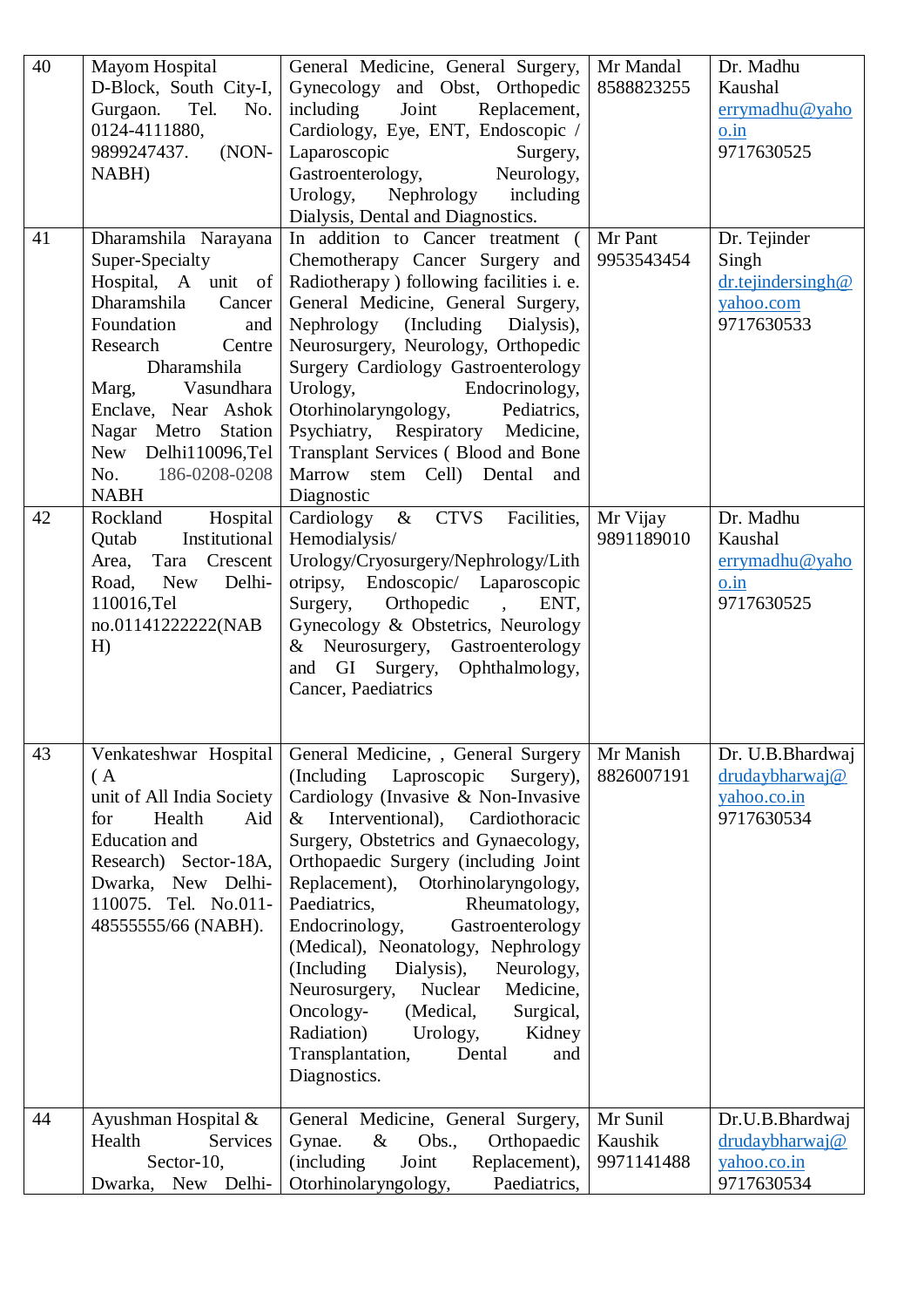|    | 110075.<br>Tel.<br>No.<br>9891555523<br>Non-<br><b>NABH</b>                                                                                                                                                       | Psychiatry, Respiratory Medicine,<br>Cardiology, Endocrinology,<br>Gastroenterology,<br>Nephrology,<br>Neurosurgery(Except<br>Neurology,<br>Burns) Surgical, Gastroenterology,<br>Eye, Urology and dental                                                                                                                                                                                                                                                                                             |                                 |                                                                     |
|----|-------------------------------------------------------------------------------------------------------------------------------------------------------------------------------------------------------------------|-------------------------------------------------------------------------------------------------------------------------------------------------------------------------------------------------------------------------------------------------------------------------------------------------------------------------------------------------------------------------------------------------------------------------------------------------------------------------------------------------------|---------------------------------|---------------------------------------------------------------------|
| 45 | Clearmedi Hospital and<br>Cancer Centre (A unit<br>of Family Health care<br>Hospital<br>Pvt. Ltd.) 15 HC-1,<br>Vasundhara<br>Enclave,<br>Ghaziabad.<br>Tel. No.<br>0120-4276363,<br>4888000.<br>$\left($<br>NABH) | Cardiology, General Medicine, Gynae<br>$&$ Obs.,<br>Orthopedics<br>including<br>joint<br>replacement,<br>General<br>Surgery,<br>Endoscopic /Laparoscopic procedures,<br>Neurology & Neuro<br>Surgery,<br>Gastroenterology, Dental, Urology &<br>Nephrology, Cancer treatment(surgery<br>and chemotherapy) Eye, ENT and<br>Diagnostics.                                                                                                                                                                | Mr Ankur<br>Arora<br>7982757287 | Dr.krishan Mehra<br>krishanmehra@re<br>diffmail.com<br>9717630505   |
| 46 | Shanti<br>Mukund<br>Hospital<br>2,<br>Institutional<br>Area,<br>Vikas Marg Extn., New<br>Delhi<br>ó<br>110092.<br>(NABH<br>Accredited)                                                                            | Cardiology, Laparoscopic/ Endoscopic<br>procedures, Gynecology & Obstetrics,<br>Orthopedic Surgery including Joint<br>Replacement, Pulmonology, General<br>Medicine, General Surgery, Neurology<br>Neurosurgery,<br>Urology<br>$\&$<br>$\&$<br>Nephrology (Including Dialysis),<br>Gastroenterology and GI Surgery,<br>Paediatrics, Eye & ENT, Dental,<br>treatment<br>Cancer<br>(Surgery,<br>Chemotherapy & Radiotherapy) and<br>Diagnostics.                                                        | Mr Ankur<br>Arora<br>7982757287 | Dr.krishan Mehra<br>krishanmehra@re<br>diffmail.com<br>9717630505   |
| 47 | Park Hospital Meera<br>Enclave, (Chokhandi)<br>Near<br>Keshopur<br><b>Bus</b><br>Outer<br>Ring<br>Depot<br>Road, New Delhi ó<br>110018. Tel:.011- 4532<br>3232 (NABH)                                             | Interventional<br>Cardiology<br>$\&$<br>Cardiothoracic<br>Surgery,<br>Endoscopic/Laparoscopic procedures,<br>Gynecology & Obstetrics, Orthopedic<br>Surgery including Joint Replacement,<br>General<br>Medicine, Pulmonology,<br>General<br>Surgery,<br>Neurology<br>$\&$<br>Neurosurgery, Urology & Nephrology<br>(Including<br>Dialysis), Gastroenterology and GI<br>Surgery, Paediatrics, Eye & ENT,<br>Cancer<br>treatment<br>(Surgery,<br>Chemotherapy & Radiotherapy) and<br><b>Diagnostics</b> | Mr Alok<br>9868946557           | Dr. Sanjeev<br>Singhal<br>$dr\singhals@gmail$<br>.com<br>9717630538 |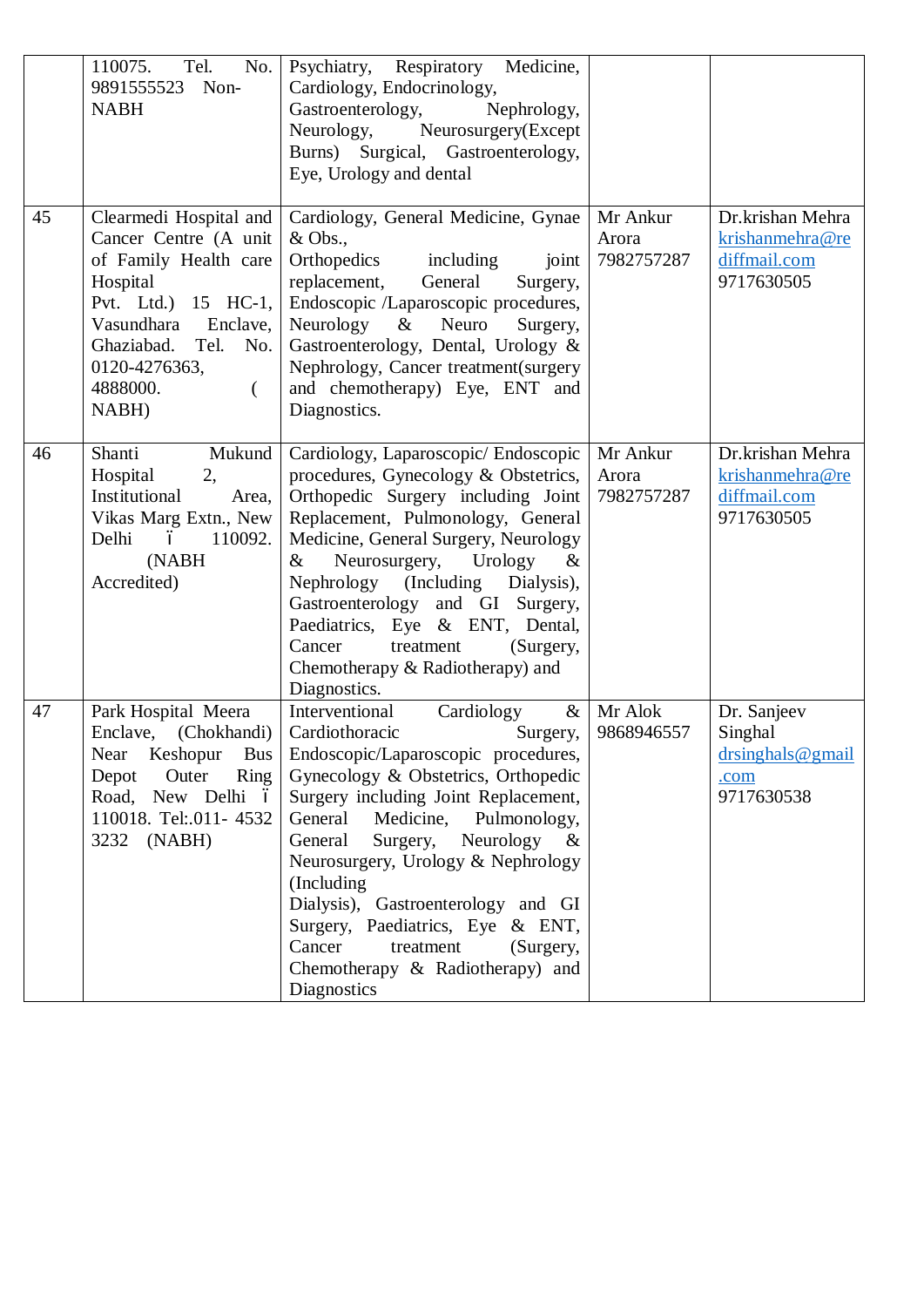## **Private empaneled Hospitals in Delhi /Division. 2020**

| S No           | Name/contact<br>number<br>/emai ID of the<br>empanelled<br>Hospital | Recommended specialities for which empanelled                                                                                                                                                                                                                                                                                                                                                                                                                 | Contact<br>person of the<br>empanelled<br>hospital | Contact<br>IRMS doctor<br>for each<br>empanelled<br>hospital with<br>name mobile<br>no. and<br>email.ID |
|----------------|---------------------------------------------------------------------|---------------------------------------------------------------------------------------------------------------------------------------------------------------------------------------------------------------------------------------------------------------------------------------------------------------------------------------------------------------------------------------------------------------------------------------------------------------|----------------------------------------------------|---------------------------------------------------------------------------------------------------------|
| 1              | Park Hospital,<br>Sector- $10$ ,<br>Faridabad                       | General Medicine, Gynae & Obs., Orthopaedics,<br>Cardiology,<br>General<br>Surgery,<br>Endoscopic/Laparoscopic procedures, Neurology<br>& Neuro Surgery, Gastroenterology, Urology &<br>Nephrology including Dialysis, ENT, Cancer<br>treatment<br>(Surgery,<br>Chemotherapy)<br>and<br>Diagnostics.                                                                                                                                                          | Mr. Raju<br>8447313605                             | Dr. R.K.<br>Sabarwal<br>Drraj.singh6<br>@gmail.com<br>9717631518                                        |
| $\overline{2}$ | Park Hospital,<br>Chaukhandi,<br>Keshopur, Delhi                    | Interventional Cardiology & Cardiothoracic<br>Surgery, Endoscopic/Laparoscopic procedures,<br>Gynaecology & Obstetrics, Orthopaedic Surgery<br>including Joint Replacement, General Medicine,<br>General Surgery, Neurology & Neurosurgery,<br>Urology & Nephrology (Including Dialysis),<br>Gastroenterology and GI Surgery, Paediatrics,<br>Eye & ENT, Cancer treatment (Surgery,<br>Chemotherapy<br>Radiotherapy)<br>$\&$<br>and<br>Diagnostics.           | Mr. Raju<br>8447313605                             | Dr. Neelam<br><b>Kumari</b><br>Kinshu2004<br>@yahoo.co<br>m<br>9717631538                               |
| 3              | Park Hospital,<br>Sohna Rd.<br>Gurgaon, Sector -<br>47              | Cardiology,<br>Endoscopic/Laparoscopic<br>Obstetrics,<br>procedures,<br>Gynaecology<br>$\&$<br>Orthopedic<br>including<br>Surgery<br>Joint<br>Replacement, General Medicine,<br>General<br>Surgery, Neurology & Neurosurgery, Urology &<br>Nephrology<br>(Including)<br>Dialysis),<br>Gastroenterology and GI Surgery, & ENT,<br>Cancer treatment (Surgery, Chemotherapy) and<br>Diagnostics.                                                                 | Mr. Raju<br>8447313605                             | Dr. Matangi<br>Jha97176315<br>38                                                                        |
| $\overline{4}$ | Ganesh Hospital,<br>Nehru Nagar,<br>Ghaziabad.                      | Medicine,<br>General<br>General<br>Surgery,<br>Laparoscopic<br>Endoscopic.<br>procedures,<br>& Obstetrics, ENT, Pediatrics,<br>Gynecology<br>Orthopedics<br>including<br>Surgery<br>Joint<br>Replacement,<br>Urology,<br>5Neurology,<br>Neurosurgery, Nephrology including Dialysis,<br>GI Surgery, Cancer treatment (Surgery<br>$\alpha$<br>Chemotherapy) $\&$ Diagnostics<br>and other<br>condition in which delay could result in loss of<br>life or limb. | Mr. Arvind<br>Srivastava<br>9811703747             | Dr. Rakhi<br>Jain<br>9717631533                                                                         |
| 5              | Yashoda<br>Super<br>specialty<br>Nehru<br>Hospital,<br>Nagar, GZB.  | Cardiology<br>$\&$<br>Cardiothoracic<br>Surgery,<br>Endoscopic<br>/Laparoscopic<br>Procedure,<br>Gynecology & Obstetrics, Orthopedics Surgery<br>including Joint Replacement, General Medicine<br>Pulmonology, General Surgery, Neurology &                                                                                                                                                                                                                   | Mr. Shekhar<br>Jha<br>9717491011                   | Dr. Rakhi<br>Jain9717631<br>533                                                                         |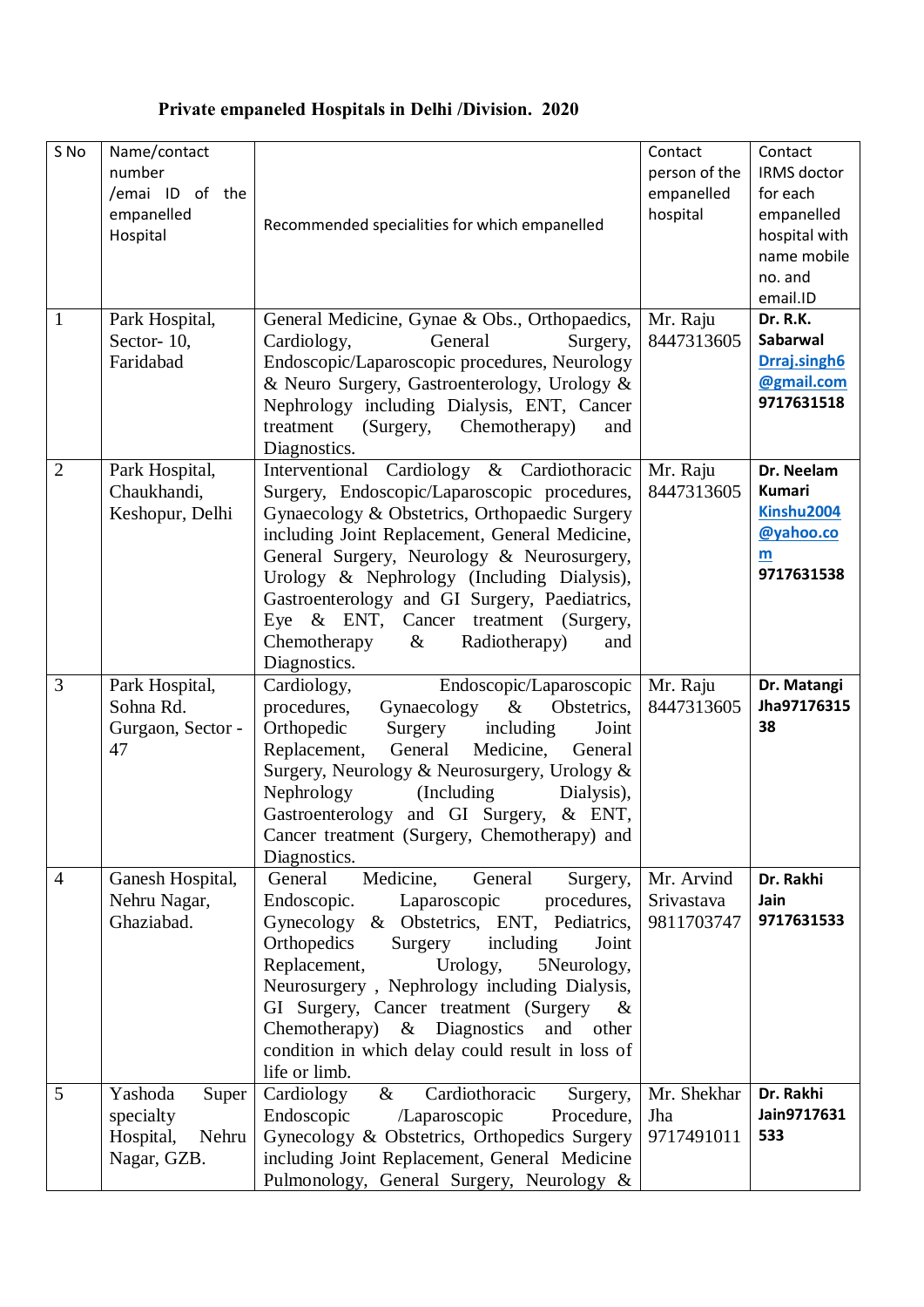|                |                        | Neuro-Surgery, Urology &<br>Nephrology                                                   |                     |                   |
|----------------|------------------------|------------------------------------------------------------------------------------------|---------------------|-------------------|
|                |                        | including Dialysis, Gastroenterology & GI                                                |                     |                   |
|                |                        | Surgery, Pediatrics, ENT, Cancer treatment                                               |                     |                   |
|                |                        | (Surgery & Chemotherapy) & Diagnostic.                                                   |                     |                   |
| 6              | Felix<br>Hospital,     | Interventional, Cardiology & Cardiothoracic                                              | Mr. Rahul           | Dr. Sujata        |
|                | N.H.-1, Sector -       | Surgery,, Endoscopic /Laparoscopic Procedure,                                            | Chaudhary           | Rai97176315       |
|                | 137, Express Way       | Gynecology & Obstetrics, Orthopedics Surgery                                             | 9891505091          | 11                |
|                | Noida (UP).            | including Joint Replacement, Rheumatology                                                |                     |                   |
|                |                        | General<br>Medicine, Pulmonology, General                                                |                     |                   |
|                |                        | Surgery, Neurology & Neuro-Surgery, Urology                                              |                     |                   |
|                |                        | Nephrology<br>$\&$<br>including<br>Dialysis,                                             |                     |                   |
|                |                        | Gastroenterology & GI Surgery, Pediatrics,                                               |                     |                   |
|                |                        | Vascular & Plastic Surgery, Eye & ENT, Dental                                            |                     |                   |
|                |                        | , Cancer treatment (Surgery & Chemotherapy)                                              |                     |                   |
| $\overline{7}$ |                        | & Diagnostic.                                                                            |                     |                   |
|                | Max<br>Super           | Cardiology, Cardiothoracic Surgery, Endoscopic                                           | Raju<br>Mr.         | Dr. Rakhi<br>Jain |
|                | Specialty              | /Laparoscopic Procedure,<br>Gynaecology $\&$                                             | Sharma<br>926804468 | 9717631533        |
|                | Hospital,<br>Vaishali, | Obstetrics, Orthopaedics Surgery including Joint<br>General<br>Medicine,<br>Replacement, |                     | Dr. Sujata        |
|                | Ghaziabad (UP)         | Pulmonology, General Surgery, Neurology &                                                |                     | Rai               |
|                |                        | Neuro-Surgery, Urology & Nephrology                                                      |                     | 9717631511        |
|                |                        | including Dialysis, Gastroenterology & GI                                                |                     |                   |
|                |                        | Surgery, Vascular & Plastic Surgery, Eye &                                               |                     |                   |
|                |                        | ENT, Dental, Cancer treatment (Surgery,                                                  |                     |                   |
|                |                        | Chemotherapy & Radiotherapy) & Diagnostic.                                               |                     |                   |
| 8              | Metro<br>Heart         | Cardiology, Cardiothoracic Surgery, Endoscopic                                           | Mr. Yogesh          | Dr. R.K.          |
|                | Institute,<br>Sector-  | /Laparoscopic Procedure,<br>Gynaecology $\&$                                             | Sharma              | Sabarwal          |
|                | 16-A, Faridabd         | Obstetrics, Orthopaedics Surgery including Joint                                         | 9810628963          | 9717631518        |
|                | (Haryana)              | General Medicine, General<br>Replacement,                                                |                     |                   |
|                |                        | Surgery,<br>Neurology $\&$<br>Neuro-Surgery,                                             |                     |                   |
|                |                        | Pulmonology, Urology & Nephrology including                                              |                     |                   |
|                |                        | Dialysis, Gastroenterology & GI Surgery,                                                 |                     |                   |
|                |                        | Paediatric, Vascular & Plastic Surgery, Eye &                                            |                     |                   |
|                |                        | ENT,<br>Cancer<br>treatment<br>(Surgery)<br>$\&$                                         |                     |                   |
|                |                        | Chemotherapy) & Diagnostic.                                                              |                     |                   |
| 9              | Medanta<br>the         | Interventional<br>Cardiothoracic<br>surgery,                                             | Mr.                 | Dr. Matangi       |
|                | Medicity, Sector-      | Endoscopic<br>/Laparoscopic<br>Procedure,                                                | Sandeep             | Jha97176315       |
|                | 38,<br>Gurgaon         | Gynaecology<br>& Obstetrics,<br>Orthopaedics                                             | Dagar               | 38                |
|                | (Haryana)              | Surgery<br>including<br>Joint<br>Replacement,                                            | 9891776668          |                   |
|                |                        | Pulmonology, General Medicine,<br>General                                                |                     |                   |
|                |                        | Surgery<br>Neurology<br>$\&$<br>Neuro-Surgery,<br>$\ddot{\phantom{0}}$                   |                     |                   |
|                |                        | Urology & Nephrology including Dialysis,<br>Gastroenterology & GI Surgery, Vascular and  |                     |                   |
|                |                        | Plastic Surgery, Paediatric, Eye, ENT, Dental,                                           |                     |                   |
|                |                        | Cancer treatment (Surgery & Chemotherapy) $\&$                                           |                     |                   |
|                |                        | Radiology & Diagnostics.                                                                 |                     |                   |
| 10             | Sarvodaya              | General<br>Medicine,<br>General Surgery,                                                 | Dinesh              | Dr. R.K.          |
|                | Hospital (A Unit       | Endoscopic<br>/Laparoscopic<br>procedures,                                               | Yadav               | Sabarwal          |
|                | of Anshu Hospital      | Gynaecology<br>& Obstetrics,<br>ENT,<br>Eye,                                             | 7838858511          | 9717631518        |
|                | Ltd.<br><b>YMCA</b>    | Paediatrics, Orthopaedics Surgery including                                              |                     |                   |
|                | Road,                  | Joint Replacement, Urology & Neurology &                                                 |                     |                   |
|                | Sector-8               | Neuro-Surgery, Gastroenterology, Pulmonology,                                            |                     |                   |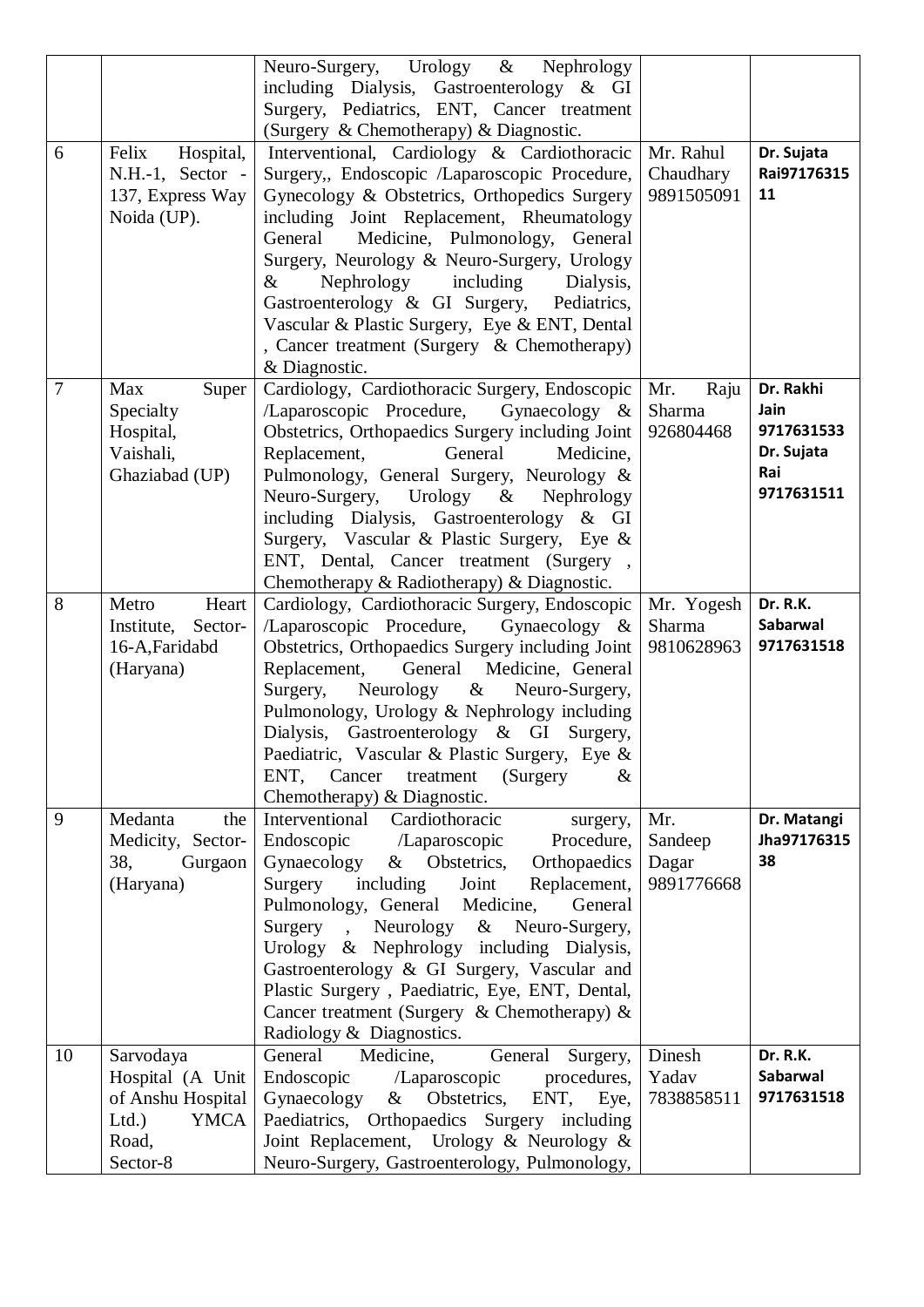|    | Faridabad.                                                                                                             | Nephrology including<br>Dialysis,<br>Dental,<br>Cardiology and Cardiothoracic surgery Cancer<br>treatment (Surgery<br>& Chemotherapy) $\&$<br>Diagnostics.                                                                                                                                                                                                                                                                                                           |                                             |                                     |
|----|------------------------------------------------------------------------------------------------------------------------|----------------------------------------------------------------------------------------------------------------------------------------------------------------------------------------------------------------------------------------------------------------------------------------------------------------------------------------------------------------------------------------------------------------------------------------------------------------------|---------------------------------------------|-------------------------------------|
| 11 | Saroj<br>Super<br><b>Specialty Hospital</b><br>Sector -14, Extn.<br>Madhuban<br>Rohini,<br>Chowk,<br>New Delhi.        | General Medicine, General Surgery, Cardiology<br>Surgery, Orthopaedics Surgery including Joint<br>Replacement, Pulmonology,<br>GI<br>Surgery,<br>Neurology,<br>Neurosurgery,<br>Nephrology<br>including Dialysis, Urology, Eye ENT,<br>Gynaecology & Obstetrics, Laparoscopic<br>Procedure, Dental, Cancer treatment (Surgery<br>Chemotherapy)<br>$\&$<br>Liver<br>Diagnostic,<br>&<br>Transplantation & Kidney transplantation.                                     | Mr. Pankaj<br>9205985570                    | Dr. Daisy<br>Rani<br>9717631528     |
| 12 | Chand<br>Mool<br>Hospital,<br>Lajpat<br>Nagar, New Delhi                                                               | Cardiology<br>$\&$<br>Cardiothoracic<br>surgery,<br>Endoscopic /Laparoscopic<br>Procedure,<br>Gynaecology<br>Obstetrics,<br>Orthopaedics<br>$\&$<br>Surgery including Joint Replacement, General<br>Medicine,<br>General Surgery , Neurology &<br>Neuro-Surgery, Pulmonology,<br>Urology $\&$<br>Nephrology<br>including<br>Dialysis,<br>Gastroenterology & GI Surgery, Paediatrics, Eye<br>& ENT, Cancer treatment (Surgery<br>$\&$<br>Chemotherapy) & Diagnostics. | Dr. Prakash<br>Yadav<br>9205919145          | Dr. Sujata<br>Rai97176315<br>11     |
| 13 | Artemis Hospital,<br>Sector<br>51, Gurgaon,<br>(Haryana)                                                               | Endoscopic<br>Interventional<br>Cardiology,<br>/Laparoscopic Procedure,<br>Gynaecology $\&$<br>Obstetrics, Orthopaedics Surgery including Joint<br>Replacement, General Medicine, Pulmonology,<br>General Surgery , Neurology & Neuro-Surgery,<br>Urology & Nephrology including Dialysis, Eye<br>, ENT, Gastroenterology, Paediatrics, Cancer<br>treatment (Surgery & Chemotherapy & Radio<br>Therapy $\&$ Diagnostics.                                             | Mr. Sahajad<br>Hasan<br>9911784940          | Dr. Matangi<br>Jha97176315<br>26    |
| 14 | Hospital,<br>Kalra<br>SRCNC Pvt. Ltd.<br>Kirti Nagar, New<br>Delhi.                                                    | Endoscopic/Laparoscopic<br>Cardiology,<br>Procedures,<br>Gynaecology & Obstetrics,<br>Orthopaedics<br>Surgery<br>including<br>Joint<br>Replacement,<br>General<br>Medicine, General<br>Surgery,<br>Pulmonology,<br>Neurology<br>$\&$<br>Neurosurgery, Urology & Nephrology (including<br>Dialysis), Gastroenterology & GI Surgery,<br>Paediatrics, Eye & ENT, Dental, Cancer<br>Treatment (Surgery & Chemotherapy)<br>and<br>Diagnostics.                            | Mr. Sanjoy<br>Bhatychary<br>a<br>9891914141 | Dr. Poonam<br>J.Barla<br>9717631525 |
| 15 | Primus<br>Super<br>Specialty<br>Hospitals<br>Chanakyapuri<br>$\overline{\phantom{a}}$<br><b>New</b><br>Delhi<br>110021 | Cardiothoracic & Endovascular surgery &<br>CTVS, Endoscopic /Laparoscopic Procedure,<br>Gynaecology & Obstetrics, ENT, Eye, Dental,<br>Orthopaedics<br>Surgery including<br>Joint<br>Replacement, General Medicine,<br>General<br>Surgery, Pulmonology, Neurology & Neuro-<br>Surgery, Urology & Nephrology including<br>Dialysis,<br>Gastroenterology & GI Surgery,<br>Paediatrics, Cancer treatment (Surgery<br>$\&$<br>Chemotherapy) & Diagnostics.               | Mr. Praveen<br>Kumar<br>Singh<br>9711007004 | Dr. Sanjana<br>Sinha971763<br>1530  |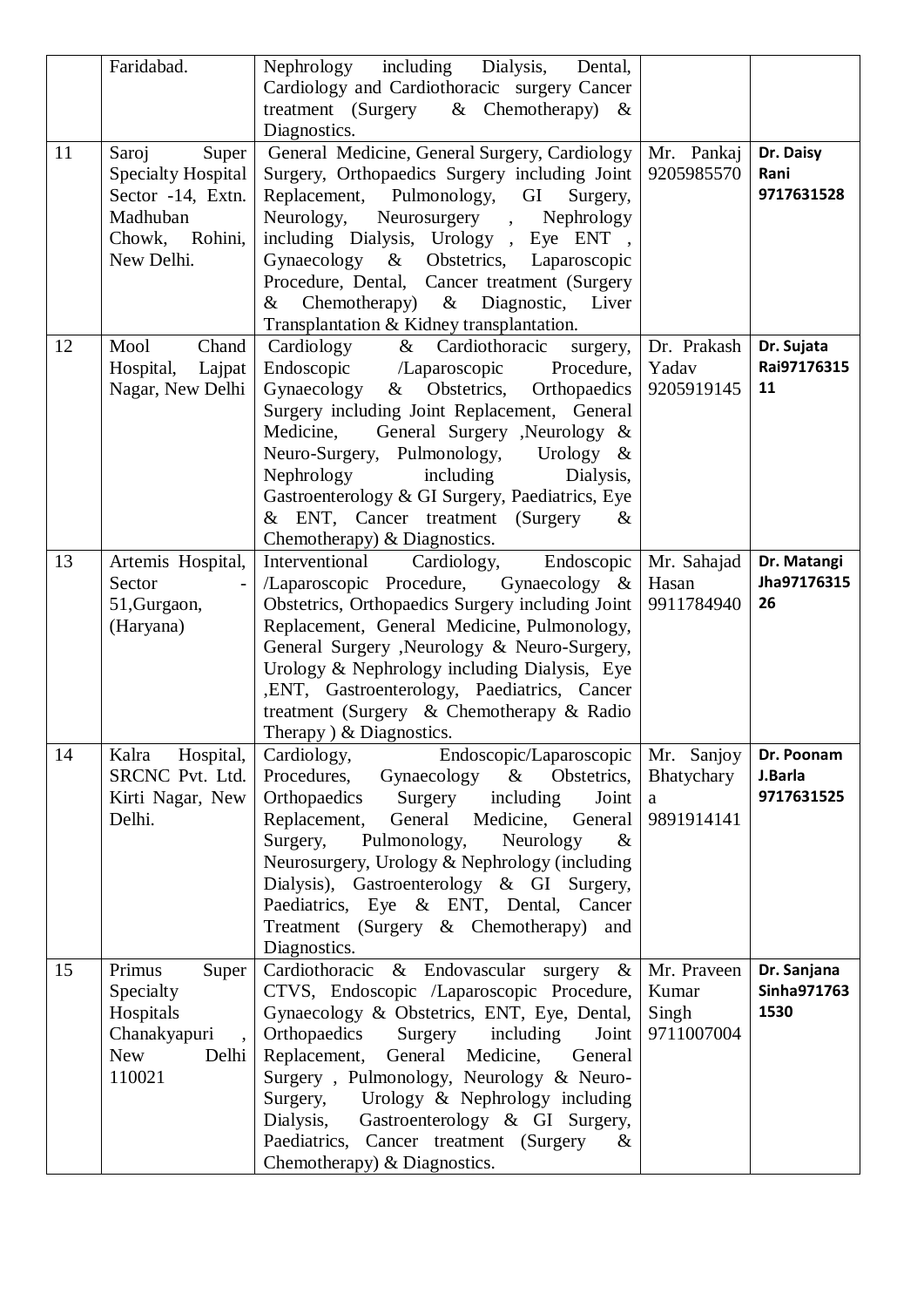| 16<br>17 | Fortis<br>Escort<br>Hospital, Neelam<br>Bata<br>Road,<br>Faridabad<br>National<br>Heart<br>Institute,<br>Community<br>Centre, East of<br>Kailash,<br>New<br>Delhi | Medicine,<br>General<br>General<br>Surgery,<br>Endocrinology, Cardiology & Cardio-Thoracic<br>$\&$<br>Gynaecology<br>Surgery,<br>Obstetrics,<br>Nephrology,<br>Gastroenterology,<br>Neurology,<br>Neurosurgery, ENT, EYE or Rheumatology,<br>Urology & Diagnostics.<br>Cardiology<br>$\&$<br>Cardiothoracic<br>Surgery,<br>Endoscopic/Laparoscopic<br>Procedures,<br>Gynaecology & Obstetrics,<br>Orthopaedics<br>Surgery including Joint Replacement, General<br>Medicines, General Surgery, Neurology<br>&<br>Neuro Surgery, Pulmonology, Urology<br>$\&$ | Mr.<br>Dhanjay<br>Puri<br>9953433407<br>Mr.<br>Shailendra<br>Shukla<br>8802158388 | Dr. R.K.<br>Sabarwal<br>9717631518<br>Dr. Sanjana<br>Sinha971763<br>1530 |
|----------|-------------------------------------------------------------------------------------------------------------------------------------------------------------------|-------------------------------------------------------------------------------------------------------------------------------------------------------------------------------------------------------------------------------------------------------------------------------------------------------------------------------------------------------------------------------------------------------------------------------------------------------------------------------------------------------------------------------------------------------------|-----------------------------------------------------------------------------------|--------------------------------------------------------------------------|
|          |                                                                                                                                                                   | Nephrology<br>(Including)<br>Dialysis),<br>Gastroenterology and GI Surgeries, Paediatrics,<br>Eye & ENT, Cancer Treatment (Surgery $\&$<br>Chemotherapy) and Diagnostics.                                                                                                                                                                                                                                                                                                                                                                                   |                                                                                   |                                                                          |
| 18       | Narinder Mohan<br>Hospital & Heart<br>Centre,<br>Mohan<br>Nagar, GZB                                                                                              | Cardiology<br>$\&$<br>Cardiothoracic<br>Surgery,<br>Endoscopic/Laparoscopic<br>procedures,<br>Gynaecology & Obstetrics, Orthopaedic Surgery<br>including joint Replacement, General Medicine,<br>Pulmonology, General Surgery, Neurology &<br>Surgery, Urology & Nephrology<br>Neuro<br>(Including Dialysis), Gastroenterology and GI<br>surgery, Paediatrics, ENT, Cancer Treatment<br>(Surgery, Chemotherapy & Radiotherapy) and<br>Diagnostics.                                                                                                          | Mr.Dev<br>Pandey<br>7011285811                                                    | Dr. Rakhi<br>Jain<br>9717631533                                          |
| 19       | Jaswant<br>Rai<br>Speciality<br>Hospital, Mawana<br>Road,<br>Meerut<br>City, UP                                                                                   | Cardiology, Cardio Vascular & Cardiothoracic<br>Surgery, Orthopaedics Surgery & GI Surgery $+$<br>added facilities ie. Nephrology, Chest Medicine,<br>Reproduction Medicine, Urology, Neurology,<br>Paediatrics, ENT, Neuro Surgery.                                                                                                                                                                                                                                                                                                                        | Raees<br>Mr.<br>Ahmad<br>9927200307                                               | Dr.<br>Vandna9717<br>631541                                              |
| 20       | Asian Institute of<br>Medical Science<br>Hospital,<br>Faridabad.                                                                                                  | Cardiology<br>$\&$<br>Cardiothoracic<br>Surgery,<br>Endoscopic<br>Procedure,<br>/Laparoscopic<br>Gynaecology<br>$\&$<br>Obstetrics,<br>Orthopaedics<br>Surgery including Joint Replacement, General<br>Medicine, General Surgery, Neurology & Neuro-<br>Surgery, Urology & Nephrology including<br>Dialysis,<br>Gastroenterology & GI Surgery,<br>Paediatrics, ENT, Cancer treatment (Surgery &<br>Chemotherapy) & Diagnostic.                                                                                                                              | Mr.<br>S.K.<br>Jha<br>9650099099                                                  | Dr. R.K.<br><b>Sabarwal</b><br>9717631518                                |
| 21       | Shanti<br>Mukand<br>Hospital,<br>Vikas<br>Marg,<br>Extn.<br>Karkarduma,<br>Delhi                                                                                  | Cardiology,<br>Laparoscopic/Endoscopic<br>Procedures,<br>Gynaecology<br>& Obstetrics,<br>Orthopaedic<br>Surgery<br>including<br>Joint<br>Replacement, Pulmonology, General Medicine,<br>General Surgery, Neurology & Neurosurgery,<br>Urology & Nephrology (Including Dialysis),<br>Gastroenterology and GI Surgery, Paediatrics,<br>ENT, Cancer treatment (Surgery, Chemotherapy<br>& Radiotherapy) and Diagnostics                                                                                                                                        | Mr. Ankur<br>Arora<br>9654908158                                                  | Dr. Sujata<br>Rai97176315<br>11                                          |
| 22       | Family<br>Health<br>Care Hospital, 15                                                                                                                             | Cardiology, General Medicine, Gynae & Obs,<br>Orthopaedics including joint<br>replacement,                                                                                                                                                                                                                                                                                                                                                                                                                                                                  | Mr. Sachin<br>Kalra                                                               | Dr. Rakhi<br>Jain<br>9717631533                                          |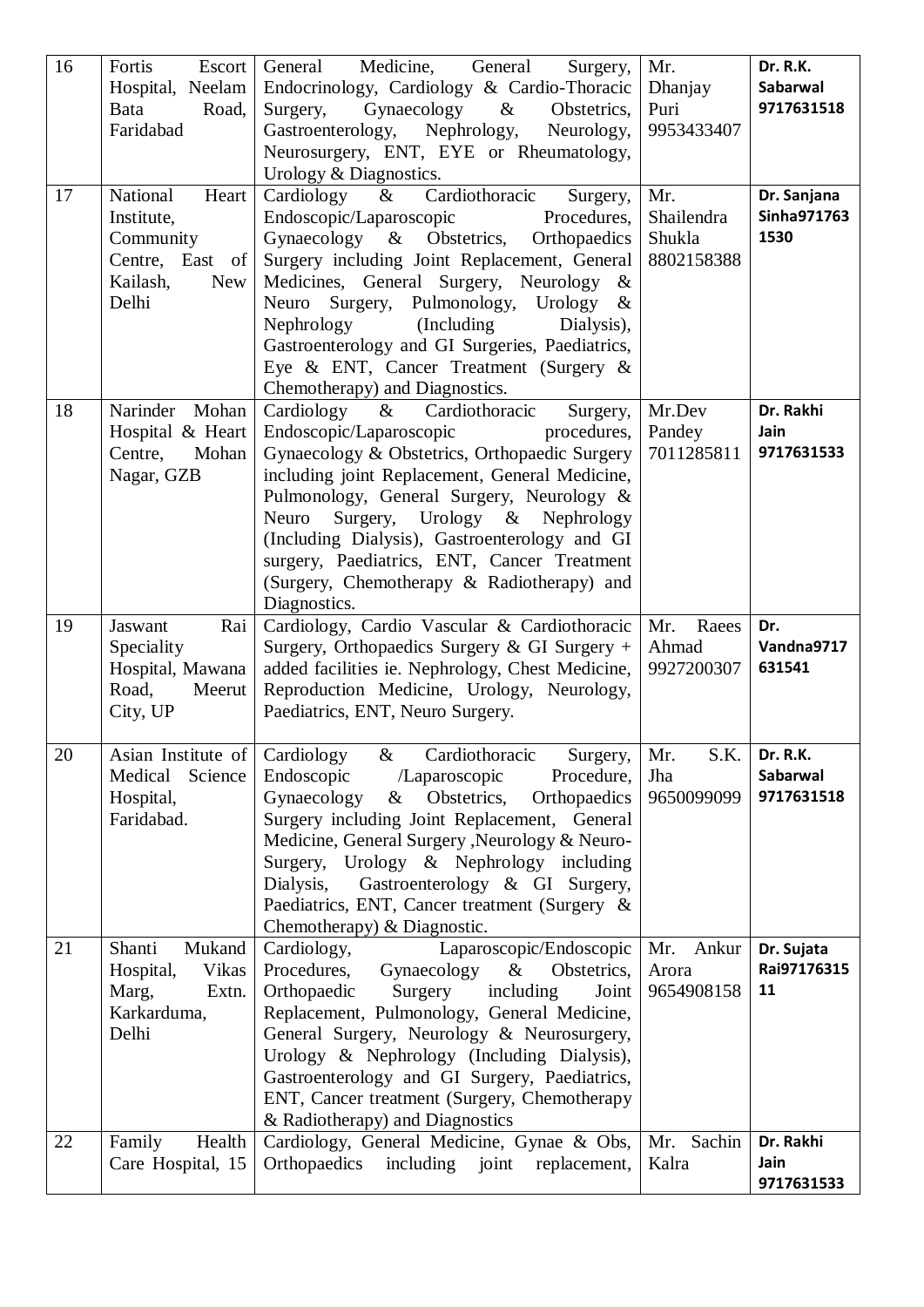| 23 | $HC-1$<br>Vasundhara,<br>Ghaziabad.<br>Yashoda<br>Super                                                      | General<br>Surgery, Endoscopic/Laparoscopic<br>Procedures, Neurology & Neuro Surgery,<br>Gastroenterology, Urology, Nephrology, Cancer<br>Treatment (Surgery and Chemotherapy) ENT<br>and Diagnostics.<br>Cardiothoracic<br>$\&$<br>Cardiology<br>Surgery,                                                                                                                                            | 9716284483<br>Mr. Shekhar               | Dr. Sujata                           |
|----|--------------------------------------------------------------------------------------------------------------|-------------------------------------------------------------------------------------------------------------------------------------------------------------------------------------------------------------------------------------------------------------------------------------------------------------------------------------------------------------------------------------------------------|-----------------------------------------|--------------------------------------|
|    | specialty<br>Hospital,<br>Kaushambi,,<br>GZB.                                                                | Endoscopic<br>/Laparoscopic<br>Procedure,<br>& Obstetrics,<br>Gynaecology<br>Orthopaedics<br>Surgery including Joint Replacement, General<br>Pulmonology,<br>General<br>Medicine<br>Surgery,<br>& Neuro-Surgery, Urology &<br>Neurology<br>Nephrology including Dialysis, Gastroenterology<br>& GI Surgery, Paediatric, ENT, Cancer<br>treatment (Surgery<br>$&$ Chemotherapy)<br>$\&$<br>Diagnostic. | Jha<br>9717491011                       | Rai97176315<br>11                    |
| 24 | Max<br>Super<br>Specialty<br>Hospital,<br>Press<br>Enclave<br>Road,<br>Saket,<br><b>New</b><br>Delhi-110017. | Cardiology, Orthopaedic, Urology, Nephrology,<br>Gastro Enterology, General Medicines, General<br>Surgery, Obstetrics & Gynaecology, Paediatrics,<br>Neurology any other condition in which delay<br>could result in loss of life or limb.                                                                                                                                                            | Manoj<br>Mr.<br>Singh<br>9911582233     | Dr. Sanjana<br>Sinha971763<br>1530   |
| 25 | Max<br>Super<br>Specialty<br>Hospital,<br>Shalimar<br>Bagh,<br><b>New</b><br>Delhi<br>110088.                | Cardiology, Orthopaedic, Urology, Nephrology,<br>Gastro Enterology, General Medicines, General<br>Surgery, Obstetrics & Gynaecology, Paediatrics,<br>Neurology any other condition in which delay<br>could result in loss of life or limb.                                                                                                                                                            | Mr. Manoj<br>Singh<br>9911582233        | Dr. Daisy<br>Rani<br>9717631528      |
| 26 | <b>MAX</b><br>Super<br>Specialty<br>Hospital,<br>Patparganj,<br>Delhi<br>110092.                             | Cardiology, Orthopaedic, Urology, Nephrology,<br>Gastro Enterology, General Medicines, General<br>Obstetrics & General<br>Surgery,<br>Medicine,<br>General<br>Surgery,<br>Cardiology<br>Surgery,<br>Paediatrics, Neurology/Neuro Surgery, any other<br>condition in which delay could result in loss of<br>life or limb.                                                                              | Mr.<br>Manoj<br>Singh<br>9911582233     | Dr. Sujata<br>Rai97176315<br>11      |
| 27 | Fortis<br>Escort<br>Institute<br>Heart<br>and<br>Research<br>Okhla,<br>Centre,<br>Road, New Delhi            | Medicine,<br>General<br>General<br>Surgery,<br>Cardiology, Cardiology, cardio thoracic Surgery,<br>Gynecology & Obstentheles, Gastroenterology<br>& GI Surgery, Liver Transplatation, Kidney<br>Transplantation,<br>Nephrology,<br>Neurology,<br>Neurosurgery, ENT. EYE, Dental, Orthopedic<br>Surgery<br>including<br>Joint<br>Replacement,<br>Respiratory Medicine, Urology, and Diagnostics.       | Mr.<br>Dhananjay<br>Thkur<br>9971414488 | Dr. Sanjana<br>Sinha971763<br>1530   |
| 28 | Amrit<br>Ganga<br>Multi<br>Specialty,<br>Hospital,<br>Saharanpur Road,<br>SMQL.                              | Cardiology & CTVS including CABG, General<br>Surgery, Internal Medicine, Gynecology &<br>Obstetrics, Opthamology Gastroenterology                                                                                                                                                                                                                                                                     | Mr. Bharat<br>9015576159                | Dr. Deepak<br>Chaudhry<br>9760531510 |
| 29 | Shanti<br>Gopal<br>Hospital,<br>$NH-1$ ,<br>Ahinsa Khand-II,<br>Indira<br>Puram,<br>Ghaziabad.               | General Medicine, Non-invasive Cardiology,<br>Pulmonology, Paediatrics, General<br>Surgery,<br>Gynaecology<br>& Obstetrics,<br>Orthopaedics<br>including<br>joint<br>ENT,<br>replacement,<br>Endoscopic/Laparoscopic<br>surgery,                                                                                                                                                                      | Mr.<br>Raisuddin<br>9711262147          | Dr. Sujata<br>Rai97176315<br>11      |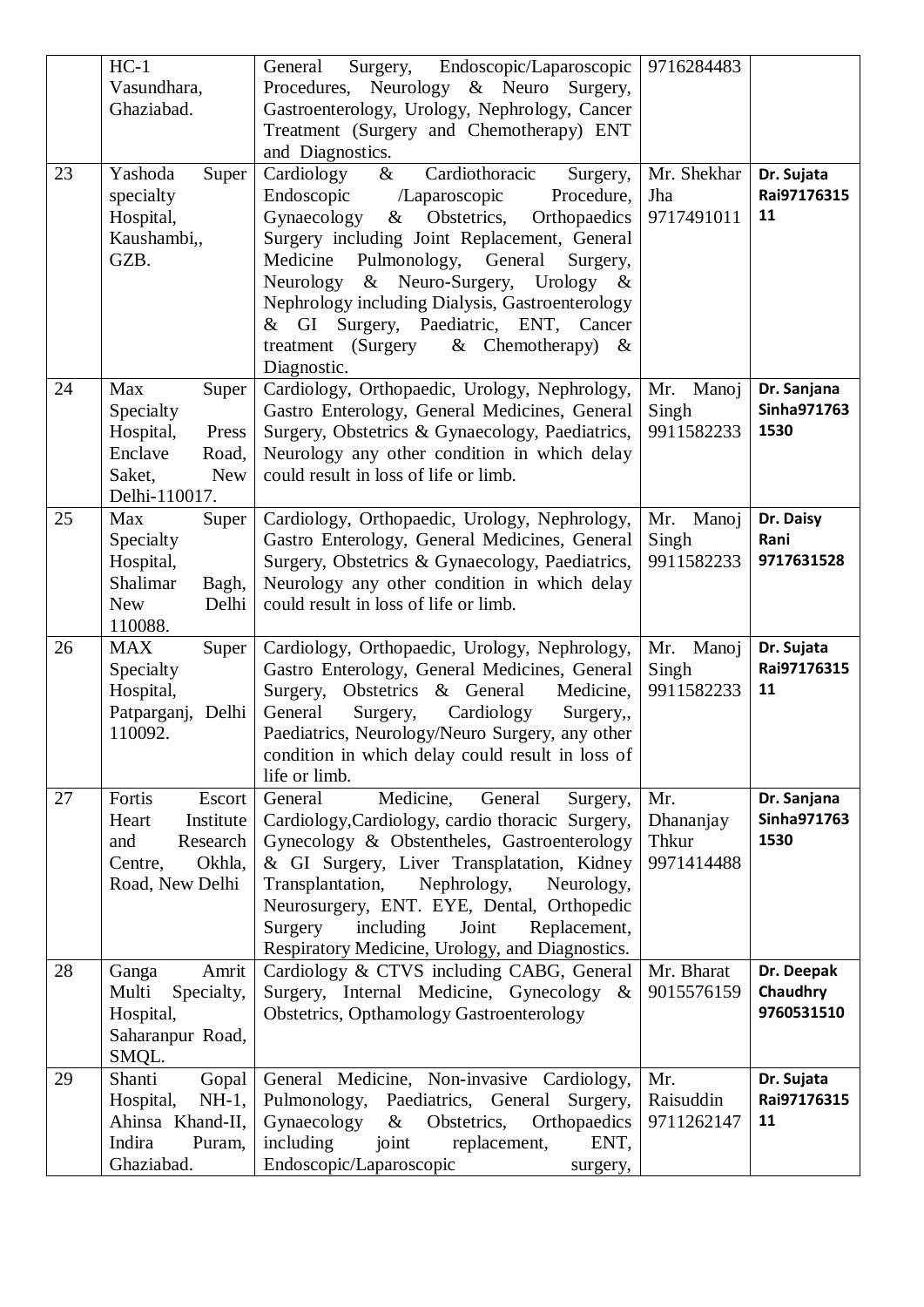|    |                                                                                                   | Gastroenterology and GI Surgery, Neurology<br>Nephrology<br>neurosurgery, Urology,<br>and<br>including dialysis and Diagnostics.                                                                                                                                                                                                                                                                                                                                                                                                                                                                                                                                                                                                                                                                                                                       |                                     |                                          |
|----|---------------------------------------------------------------------------------------------------|--------------------------------------------------------------------------------------------------------------------------------------------------------------------------------------------------------------------------------------------------------------------------------------------------------------------------------------------------------------------------------------------------------------------------------------------------------------------------------------------------------------------------------------------------------------------------------------------------------------------------------------------------------------------------------------------------------------------------------------------------------------------------------------------------------------------------------------------------------|-------------------------------------|------------------------------------------|
| 30 | Yatharth<br>Super<br>Specialty<br>Hospitals & heart<br>Centre,<br>$NH-1$<br>Sector-110,<br>Noida. | Interventional Cardiology, General Medicine,<br>General Surgery, Pulmonology, Gynaecology &<br>Obstetrics, Orthopaedic including Joint<br>Replacement, ENT, Endoscopic, Laparoscopic<br>Surgery, Gastroenterology, Neurology &<br>Neuro-Surgery,<br>Urology $\&$<br>Nephrology<br>including Dialysis & Diagnostics.                                                                                                                                                                                                                                                                                                                                                                                                                                                                                                                                    | Mr.<br>Vinod<br>Kumar<br>8527020650 | Dr. Sujata<br>Rai97176315<br>11          |
| 31 | Arogya Hospital,<br>Sector<br>$-6,$<br>Vaishali,<br>Ghaziabad                                     | Endoscopic/Laparoscopic<br>procedures,<br>Neurology, Neurosurgery, Gastroenterology,<br>Nephrology, Urology, Orthopaedics, General<br>Surgery, General Medicine, Obstetrics and<br>Gynaecology, ENT and Diagnostics.                                                                                                                                                                                                                                                                                                                                                                                                                                                                                                                                                                                                                                   | Mr. Anoop<br>Singh<br>9654628666    | Dr. Sujata<br>Rai97176315<br>11          |
| 32 | Hospital,<br>Anand<br>Damodar<br>$A-1$ ,<br>Colony, Garh Rd.<br>Meerut                            | General Purpose plus added facilities i.e.<br>and<br>Cardio-thoracic<br>cardiology<br>surgery,<br>Specialized Orthopaedic treatment including<br>joint replacement surgery, Neurology, Urology,<br>Nephrology & Excluding Kidney Transplant.                                                                                                                                                                                                                                                                                                                                                                                                                                                                                                                                                                                                           | Mr. Salman<br>Ashraf<br>9412784706  | Dr. Vandna<br>9717631541                 |
| 33 | Frank Institute of<br>Medical Sciences<br>Hospital,<br>Bahalgarh,<br>Sonipat<br>Rd.<br>Sonipat    | General Medicine, General Surgery, Obstetrics<br>and Gynaecology, Paediatrics, Orthopaedics ICU<br>and Critical Care Units, ENT, Blood Bank<br>(Blood<br>Transfusion),<br>Histopathology,<br>Cytopathology, Biochemistry, Haematology,<br>Radiology, intervention and Vascular Radiology,<br>Cardiology & Interventional<br>Cardiology,<br>Gynaecological Oncology, Genito Urinary<br>Surgery, Urology-including<br>Lithotripsy,<br>Nephrology & Dialysis, Orthopaedic Surgery-<br>including arthroscopy and joint Replacement<br>Surgery, Endoscopic Surgery, Neuro Surgery,<br>Neuro<br>Medicine, Gastrointestinal<br>Surgery,<br>Gastroenterology Plastic and Reconstructive<br>Surgery, Rheumatology, Medical Oncology,<br>Surgical Oncology, Respiratory Diseases,<br>Traumatology, Critical Care Medicine Prosthetic<br>Surgery and Neonatology. | Mr. Rajat<br>Jain<br>9818036490     | Dr. Rohit<br>Kundu<br>9717631540         |
| 34 | Shivam Hospital,<br>of<br>Unit<br><b>RR</b><br>Hospital Pvt. Ltd.<br>Line<br>Par<br>Bahadurgarh.  | General<br>Medicine.<br>General<br>Surgery,<br>Gynaecology & Obstetrics, Paediatric, ICU &<br>Cricial Care Units, ENT Orthopaedics, Genitor<br>Urinary Surgery, Endoscopic Surgery, Gastro<br>Intestinal , Laparoscopic Surgery.                                                                                                                                                                                                                                                                                                                                                                                                                                                                                                                                                                                                                       | Mr. Rajeev<br>Rathee<br>9416001020  | Dr. Sanjay<br><b>Mahto</b><br>9717631527 |
| 35 | Niddan<br>Hospital<br>Murthal<br>Rd.<br>Sonipat                                                   | General Medicine, General Surgery, Obstetrics<br>& Gynaecology, Paediatrics, Orthopaedics, ICU<br>and<br>Critical Care Units,<br>Physiotherapy,<br>Cardiology (Consultation and Diagnostics),<br>Interventional Cardiology, Orthopaedic Surgery<br>including arthroscopy and Joint-Replacement<br>Surgery, Endoscopic Surgery, Neuro Medicine,<br>Gastroenterology, Plastic and reconstructive                                                                                                                                                                                                                                                                                                                                                                                                                                                         | Mr. Ramesh<br>Batra<br>9416015991   | Dr. Rohit<br>Kundu<br>9717631540         |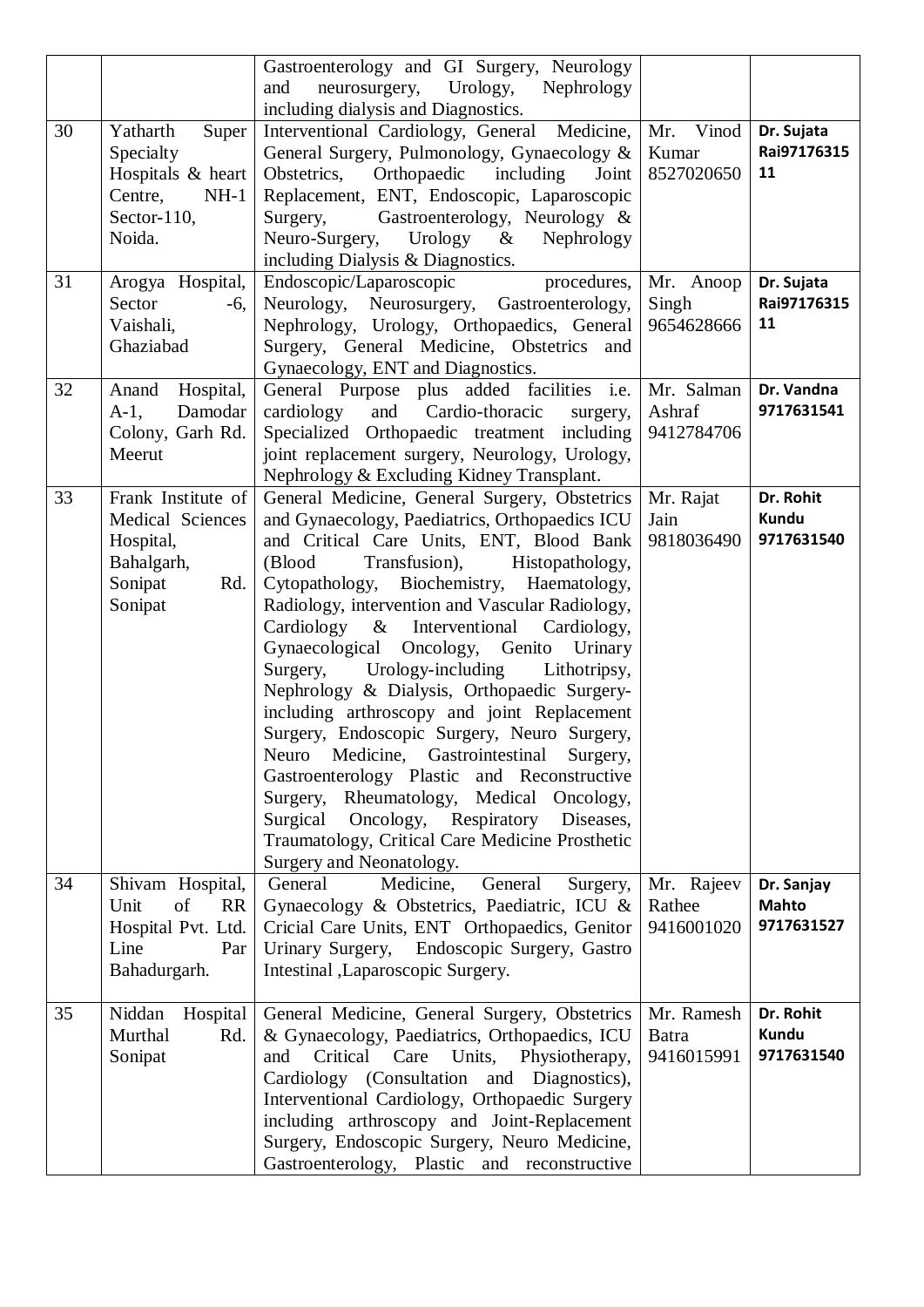|    |                                                                     | Surgery, Respiratory Diseases, Traumatology,<br>Critical Care Medicine, Neonatology.                                                                                                                                                                                                                                                                                                                                                                                                                                                                                                                                                                                                                                                                                                                                                                                                                                  |                                     |                                  |
|----|---------------------------------------------------------------------|-----------------------------------------------------------------------------------------------------------------------------------------------------------------------------------------------------------------------------------------------------------------------------------------------------------------------------------------------------------------------------------------------------------------------------------------------------------------------------------------------------------------------------------------------------------------------------------------------------------------------------------------------------------------------------------------------------------------------------------------------------------------------------------------------------------------------------------------------------------------------------------------------------------------------|-------------------------------------|----------------------------------|
| 36 | Park<br>Hospital,<br>N.H.<br>No.1,<br>G.T.Karnal<br>Rd.<br>Panipat  | General Medicine, General Surgery(Including   Mr.<br>Laparoscopic<br>Obstetrics<br>Surgery),<br>and<br>Gynaecology, Paediatrics, Orthopaedics, ICU<br>and Critical Care Units, ENT, Blood Bank<br>(Blood<br>Transfusion),<br>Physiotherapy,<br>Cardiothoracic Surgery, Orthopaedics Surgery<br>including Arthroscopy and joint Replacement<br>Surgery, Neuro Surgery, Surgery, Plastic and<br>Reconstructive Surgery, Surgical Oncology,<br>Traumatology, Cardiology (Consultation &<br>Diagnostic) Interventional Cardiology, Urology<br>including Lithotripsy, Nephrology & Dialysis,<br>Endoscopic<br>Surgery, Neuro<br>Medicine,<br>Gastroenterology<br>(Medicine),<br>Medical<br>Oncology, Respiratory Disease, Critical Care<br>Medicine.                                                                                                                                                                       | Raju<br>8447313605                  | Dr. Rohit<br>Kundu<br>9717631540 |
| 37 | Hospital,<br>Park<br>No.1,<br>N.H.<br>G.T.Karnal<br>Rd.<br>Karnal   | General Medicine, General Surgery (Including<br>Laparoscopic Surgery),<br>Obstetrics<br>and<br>Gynecology,<br>Paediatrics(Medicine),<br>Orthopaedics, ICU and Critical Care Units, ENT,<br>Blood Bank (Blood Transfusion), Physiotherapy,<br>Cardiothoracic Surgery, Orthopaedics Surgery<br>including Arthroscopy and Joint Replacement<br>Surgery, Neuro Surgery, Surgery, Plastic and<br>Reconstructive Surgery, Surgical Oncology,<br>Traumatology, Cardiology (Consultation &<br>Diagnostic) Interventional Cardiology, Urology<br>including Lithotripsy, Nephrology & Dialysis,<br>Endoscopic<br>Surgery, Neuro<br>Medicine,<br>Gastroenterology (Medicine),<br>Medical<br>Oncology, Respiratory Disease, Critical Care<br>Medicine.                                                                                                                                                                            | Mr.<br>Raju<br>8447313605           | Dr. Rohit<br>Kundu<br>9717631540 |
| 38 | Venkateshwar<br>Hospital<br>Sector-<br>18A,<br>Dwarka,<br>New Delhi | General Medicine, General Surgery, Obstetrics<br>and Gynecology, Pediatrics, Orthopedics, ICU &<br>Critical Care Units, ENT, Blood Bank (Blood<br>Transfusion),<br>Thoracic<br>Cardio<br>Surgery,<br>Cardiology (consultation and<br>diagnostics),<br>Interventional Cardiology, Urology ó including<br>Lithotripsy, Nephrology & Dialysis, Infertility<br>and Assisted Reproduction, Orthopedic Surgery-<br>including arthroscopy and Joint Replacement<br>Neuro<br>Surgery,<br>Surgery,<br>Plastic<br>and<br>Reconstructive Surgery, Pediatrics Surgery,<br>Surgical<br>Oncology,<br>Renal<br>Transplant,<br>Endoscopic<br>Surgery, Neuro<br>Medicine,<br>Gastroenterology,<br>Endocrinology,<br>Rheumatology, Medical Oncology, Respiratory<br>Diseases, Critical Care Medicine, Radiotherapy,<br>Transfusion Medicine, Nuclear<br>Medicine,<br>Physiotherapy,<br>Gastro<br>Intestinal<br>Surgery,<br>Neonatology. | Mr. Manish<br>Agarwal<br>8826007191 | Dr. Daisy<br>Rani<br>9717631528  |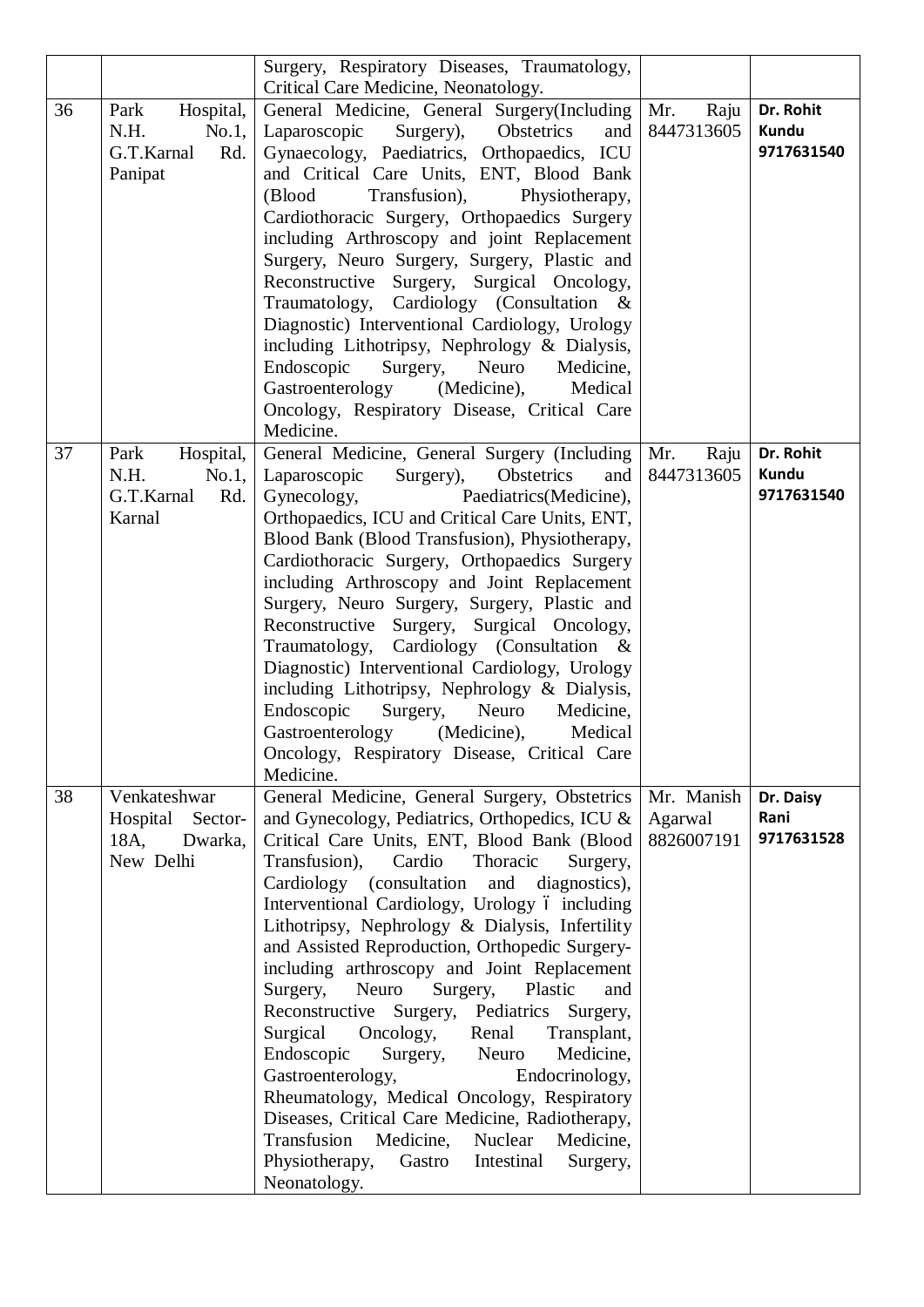| 39 | Multi<br>Mann<br>Specialty                                                                                                            | Medicine,<br>General<br>General<br>Surgery,<br>Gynecology, Pediatrics, Orthopedics, ICU and                                                                                                                                                                                                                                                                                                                                                                                     | Mr.<br>Amit<br>Man                  | Dr.<br>D.K.Arora                         |
|----|---------------------------------------------------------------------------------------------------------------------------------------|---------------------------------------------------------------------------------------------------------------------------------------------------------------------------------------------------------------------------------------------------------------------------------------------------------------------------------------------------------------------------------------------------------------------------------------------------------------------------------|-------------------------------------|------------------------------------------|
|    | Hospital, Subhash<br>Road, Rohtak.                                                                                                    | Critical Care Units and Dialysis.                                                                                                                                                                                                                                                                                                                                                                                                                                               | 9996411777                          | 9729531511                               |
| 40 | Delhi<br>East<br>Medical<br>Centre, 1/550<br>G.T.Road,<br>Mansarover Park<br>Shahdara Delhi                                           | Medicine,<br>General<br>General<br>Surgery,<br>Pediatrics,<br>Gynecology $\&$<br>Obstetrics,<br>Orthopedics, ICU & Critical Care Units, ENT,<br>Psychiatry.                                                                                                                                                                                                                                                                                                                     | Mr. Vibhor<br>Bedi<br>9899280480    | Sr. DMO/DS                               |
| 41 | <b>Brahm</b><br>Shakti<br>Sanjivani<br>Super<br>Speialty Hospital<br>, Bahadurgarh                                                    | Cardiology, General Surgery, Medicine, Gyne<br>&Obstetrics.                                                                                                                                                                                                                                                                                                                                                                                                                     | Mr.<br>Anil<br>Jain<br>9812267897   | Dr. Sanjay<br><b>Mahto</b><br>9717631527 |
| 42 | Fortis Healthcare<br>Ltd. A-Block,<br>Shalimar Bagh,<br>New Delhi.                                                                    | General Medicine, General Surgery, Cardiology,<br>Cardio<br>Gynecology&<br>thoracic<br>Surgery,<br>Gastroenterology&<br>Obstetrics<br>GI<br>Kidney<br>Transplantation, Nephrology, Pediatrics, Dialysis<br>ENT, Eye, Dental,<br>Orthopedic<br>Surgery<br>including<br>Joint<br>replacement,<br>Nuclear,<br>Respiratory Medicine, Urology, BMT Medical<br>and Surgical Oncology and Radiotherapy and<br>Diagnostics                                                              | Mr Montu<br>9811590405              | Dr. Daisy<br>Rani<br>9717631528          |
| 43 | Metro Hospital &<br>Cancer<br>Instiute<br>Preet Vihar, Delhi                                                                          | Interventional, Cardiology & Cardiothoracic<br>Surgery, Endoscopic /Laparoscopic Procedure,<br>Gynecology & Obstetrics, Orthopedics Surgery<br>including Joint Replacement, General Medicine<br>Pulmonology, General Surgery, Neurology &<br>Neuro-Surgery, Pulmonology, Urology &<br>Nephrology including Dialysis, Gastroenterology<br>& Cancer treatment (Surgery $\&$ Chemotherapy)<br>& Diagnostic                                                                         | Mr. Sachun<br>Rohilla<br>9891177257 | Sr.DMO/DSA                               |
| 44 | Hospital<br>Metro<br>&Heart Institute,<br>Sector-11-12,<br>Noida.                                                                     | Cardiology, Cardiothoracic Surgery, Endoscopic<br>/Laparoscopic Procedure,<br>Gynecology $\&$<br>Obstetrics, Orthopedics Surgery including Joint<br>Replacement,<br>General Medicine, General<br>Surgery,<br>Neurology<br>$\&$<br>Neuro-Surgery,<br>Pulmonology, Urology & Nephrology including<br>Dialysis,<br>Gastroenterology & GI<br>Surgery,<br>Pediatrics, Kidney Transplantation, Dental, Eye<br>& ENT, Cancer treatment (Surgery<br>$\&$<br>Chemotherapy) & Diagnostic. |                                     |                                          |
| 45 | R.J.<br>Super<br>Specialty<br>Hospital,<br>Delhi<br>Rohtak<br>Road,<br>Near Rajesh Joon<br>Office,<br>Bahadurgarh,<br>Distt. Jhajjar. | Cardiology with 3D cathlab, Cardiothoracic<br>Surgery, Neuroscience with spine Surgery,<br>Orthopedics Surgery including Joint<br>Replacement, Internal Medicine, General<br>Surgery, Gynecology<br>& Obstetrics, Pediatrics and Nephrology,<br>Respiratory Medicine, Urology & Nephrology<br>including Dialysis Laparoscopic Surgery, Dental<br>Surgery, Physiotherpy etc                                                                                                      | Mr. Krishan<br>9397988004           | Dr. D.K.<br>Arora<br>9729531511          |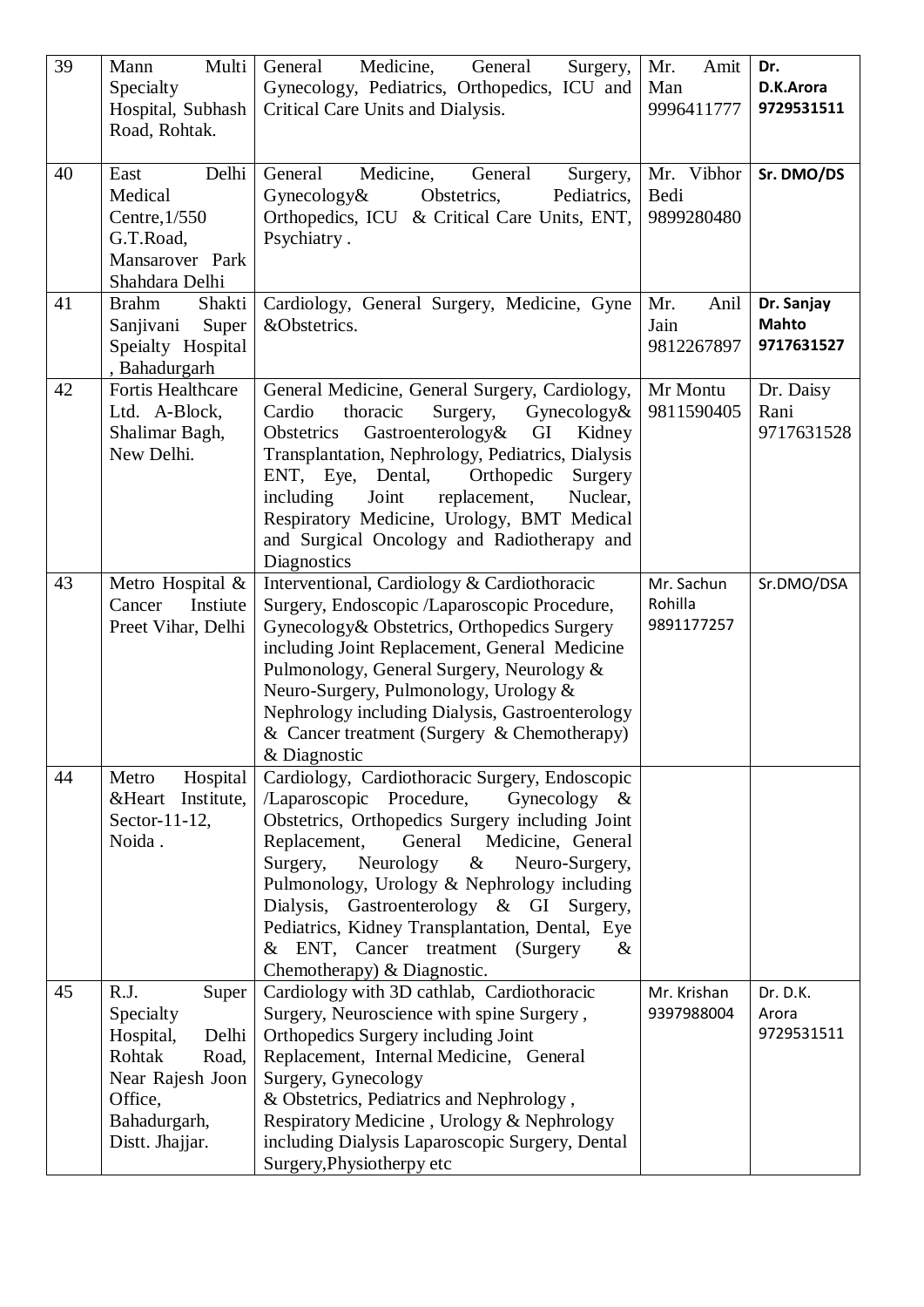| 46 | 38<br>Rajasthan<br>Medical<br>Centre                                                       | General Medicine, General Surgery, Obstetrics<br>Gynecology, Pediatrics, ICU Critical care units                                                                                                                                                                                                                                                                                                                                                                                                                                                                                                           | Mr. Sonu<br>Nagar                | Dr. Anurag<br>Yadav             |
|----|--------------------------------------------------------------------------------------------|------------------------------------------------------------------------------------------------------------------------------------------------------------------------------------------------------------------------------------------------------------------------------------------------------------------------------------------------------------------------------------------------------------------------------------------------------------------------------------------------------------------------------------------------------------------------------------------------------------|----------------------------------|---------------------------------|
|    | Tohana                                                                                     | and imaging Services-X-ray, CT, MRI,                                                                                                                                                                                                                                                                                                                                                                                                                                                                                                                                                                       | 9992389286                       | 9729531536                      |
|    |                                                                                            | Ultrasound, Mammography, OPG.                                                                                                                                                                                                                                                                                                                                                                                                                                                                                                                                                                              |                                  |                                 |
| 47 | Yashoda Super<br>specialty Hospital<br>and Cancer<br><b>Institute Nehru</b><br>Nagar, GZB. | Minimal<br>Medicine, Laparoscopic<br>Internal<br>Invasive and General Surgery, Trauma Centre,<br>Gastroenterology, Endoscopy, Colonoscopy and<br>ERCP Gastro Intestinal Surgery, Endoscopic<br>clinic, Plastic<br>and Reconstructive Surgery<br>$G$ ynecology $\&$<br>Obstetrics<br>Paediatric<br>and<br>Oncology<br>(Surgical and Medical including Chemotherapy)<br>and Radiotherapy) Neuro Science with Neuro<br>Orthopedics Surgery including Joint<br>Surgery,<br>Replacement, Urology and Urodynamic studies<br>with lithotripsy, Nephrology including Dialysis,<br>Gastroenterology<br>Pulmonology, | Mr. Shekhar<br>Jha<br>9717491011 | Dr. Rakhi<br>Jain9717631<br>533 |
|    |                                                                                            | Mammography, Endocrinology.                                                                                                                                                                                                                                                                                                                                                                                                                                                                                                                                                                                |                                  |                                 |
| 48 | Navin, Hospital                                                                            | General Medicine, General Surgery, Cardiology,<br>Obstetrics and Gynecology, Orthopedic Surgery<br>including Joint replacement, ENT Respiratory<br>Medicine, Rheumatology, Endocrinology,<br>Gastroenterology (Medical & Surgical)<br>Nephrology, including Dialysis, Neurology &<br>Neuro surgery, Oncology, (Medical Surgical)<br>Urology, Dental and Diagnostics.                                                                                                                                                                                                                                       | Mr. Navin<br>8802035030          | Dr. Sujata Rai<br>9717631511    |

# **CGHS empanelled hospitals /Lucknow Divn.2020**

| S.N.         | Name & address<br>of the<br>empanelled<br>hospital | Specialties for which hospital is empanelled                                                                                                                                                                                                                                                                                                                                                                                                                                                                                                                                                                 | Contact<br>person of<br>the<br>empanelled<br>hospital | Contact<br><b>IRMS</b> doctor<br>for each<br>empanelled<br>hospital with<br>name, mobile<br>no. and email-<br>ID. |
|--------------|----------------------------------------------------|--------------------------------------------------------------------------------------------------------------------------------------------------------------------------------------------------------------------------------------------------------------------------------------------------------------------------------------------------------------------------------------------------------------------------------------------------------------------------------------------------------------------------------------------------------------------------------------------------------------|-------------------------------------------------------|-------------------------------------------------------------------------------------------------------------------|
| $\mathbf{1}$ | Regency<br>Hospital, Kanpur                        | Joint Replacement, Cardiology,<br>Cardiothoracic Surgery, with Interventional<br>Cardiology, GI Surgery, Gastroenterology,<br>Ent, Obstetrics & Gynaecology, Nephrology<br>including dialysis, Orthopaedics, Urology,<br>Endocrinology, Neurology, Neuro Surgery,<br>Pulmonary Medicine, Paediatric and<br>Paediatric Surgery, Interventional Radiology,<br>Orthopaedics Surgery, Renal Transplant,<br>Oncology and Oncosurgery, Nuclear<br>Medicine, Chemotherapy, Radiotherapy,<br>Plastic and Reconstructive Surgery,<br>Laparoscopic / Endoscopic Surgery, General<br>Surgery. Laparoscopic / Endoscopic | Sh.<br>Shsandeep<br>Srivastava<br>7905378272          | Dr. Bhupendra<br>Kumar<br>979433520<br>DRBKSC@G<br>MAIL.COM                                                       |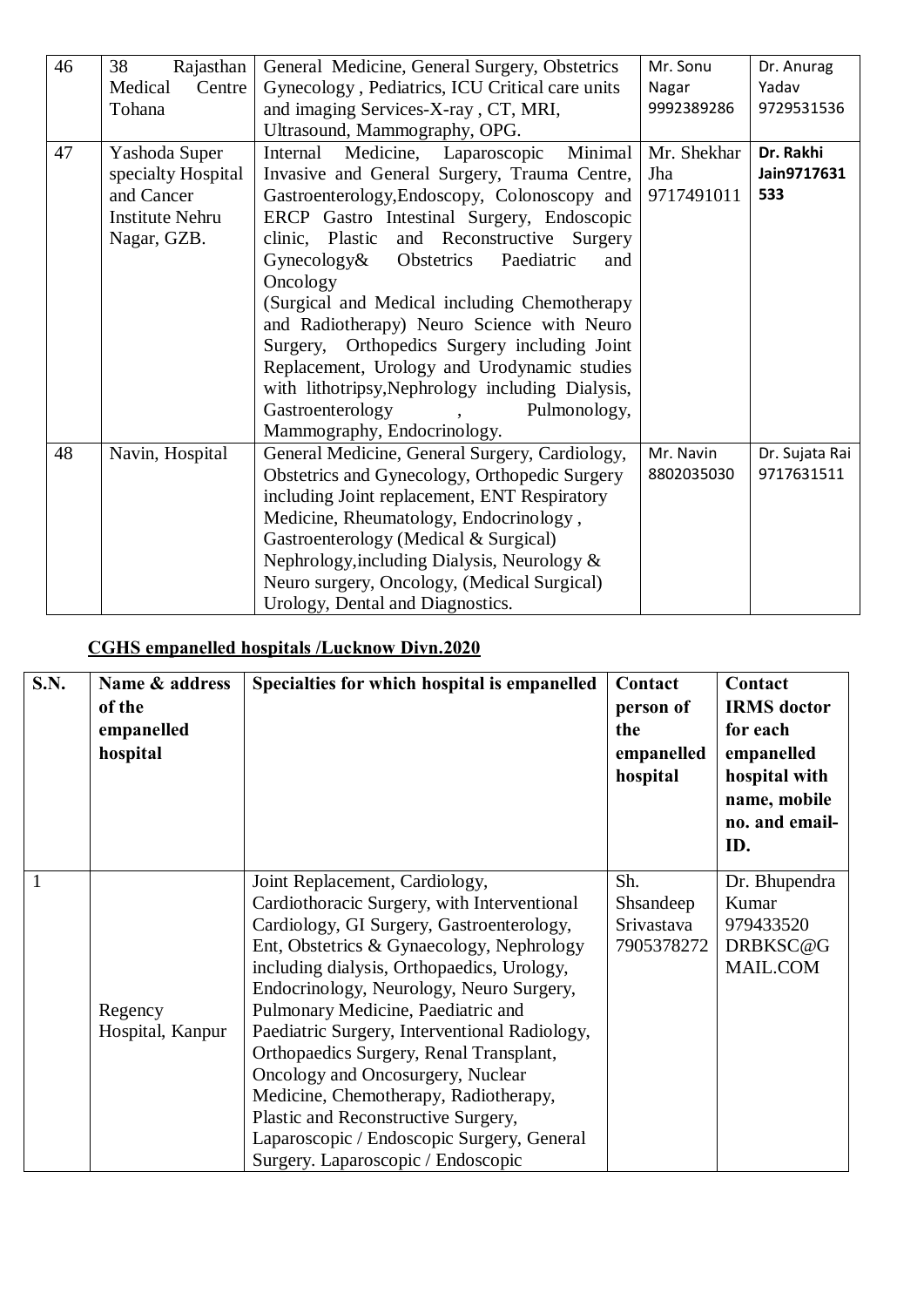| $\overline{2}$ | K.K. Hospital,<br>Lucknow                            | General Medicine, General Surgery,<br>Obstetrics & Gynaecology, Ophthalmology,<br>Orthopaedic Surgery including Joint<br>replacement, Otorhinolaryngology,<br>Respiratory Medicine, Day Care Services,<br>Critical Care, Nephrology, Neurology, Neuro<br>Surgery, Plastic and Reconstructive Surgery,<br>Urology Including Dialysis and Lithotripsy                            | Sh.<br>Chandrashe<br>kar<br>8423598774<br>9452177735 | Dr. M.K.<br>Shakarwal<br>9794833505<br><b>MAHESHKU</b><br><b>MARSHAKA</b><br><b>RWAL@GM</b><br><b>AIL.COM</b> |
|----------------|------------------------------------------------------|--------------------------------------------------------------------------------------------------------------------------------------------------------------------------------------------------------------------------------------------------------------------------------------------------------------------------------------------------------------------------------|------------------------------------------------------|---------------------------------------------------------------------------------------------------------------|
| 3              | Heritage Hospital,<br><b>BSB</b>                     | General Medicine, General Surgery,<br>Obstetrics & Gynaecology, Ophthalmology,<br>Orthopaedic Surgery including Joint<br>replacement, Otorhinolaryngology,<br>Respiratory Medicine, Cardiology,<br>Cardiothoracic Surgery,<br>Laparoscopic/Endoscopy Procedures,<br>Nephrology, Including Dialysis, Neurology,<br>Gastroenterology with GI Surgery, Neuro<br>surgery, Urology. | Sh.<br>Shalendra<br>Nath Shukla<br>9984222215        | Dr. Usha Kiran<br>97946333517<br><b>USHAKIRAN</b><br>24@GMAIL.C<br><b>OM</b>                                  |
| $\overline{4}$ | Charak Hospital,<br><b>LKO</b>                       | Cardiology, Cardiothoracic Surgery,<br>Laparoscopic / Endoscopic Procedures,<br>Orthopaedics Surgery with Joint<br>Replacement, Neurology, Nephrology<br>including dialysis, Gastroenterology with GI<br>Surgery, Neurosurgery, Urology, Cancer (<br>Surgery, Chemotherapy, Radiology), Plastic<br>and Reconstructive Surgery, Dermatology and<br>Venereology.                 | Sh. Neeraj                                           | Dr. Rupa Kapil<br>drrupakpil@g<br>mail.com<br>9794833501                                                      |
| 5              | Ajanta Hospital &<br><b>IVF Pvt. LTD.</b><br>Lucknow | Cardiology, Cardiothoracic Surgery,<br>Laparoscopic / Endoscopic Procedures,<br>Orthopaedics Surgery with Joint<br>Replacement, Neurology, Nephrology<br>including dialysis, Gastroenterology with GI<br>Surgery, Neurosurgery, Urology, Cancer (<br>Surgery, Chemotherapy, Radiology).                                                                                        | Sh. Tarun<br>9415107841                              | Dr. Pankaj<br>Goel, Sr.<br><b>DMO.DRPAN</b><br>KAJGOEL@G<br><b>MAIL.COM</b><br>9794833501                     |
| 6              | Shubam Hospital<br>Varanasi                          | Cardiology, Cardiothoracic Surgery,<br>Laparoscopic / Endoscopic Procedures,<br>Orthopaedics Surgery with Joint<br>Replacement, Neurology, Nephrology<br>including dialysis, Gastroenterology with GI<br>Surgery, Neurosurgery, Urology, Cancer,<br>Burn, Plastic and Reconstructive Surgery,<br>Emergency Medicine and Surgery.                                               | Sh.<br>Bhupendra<br>Nath<br>Pandey<br>7860828384     | Dr. Usha Kiran<br>9794833517<br><b>USHAKIRAN</b><br>24@GMAIL.c<br>$om$                                        |
| 7              | Avadh Hospital<br>Lucknow                            | Cardiology, Cardiothoracic Surgery,<br>Laparoscopic / Endoscopic Procedures,<br>Orthopaedics Surgery with Joint<br>Replacement, Neurology, Nephrology<br>including dialysis, Gastroenterology with GI<br>Surgery, Neurosurgery, Urology, Cancer<br>(Surgery, Chemotherapy, Radiology).                                                                                         | Sh. Sharma                                           | Dr. Rupa Kapil<br>drrupakpil@g<br>mail.com<br>9794833501                                                      |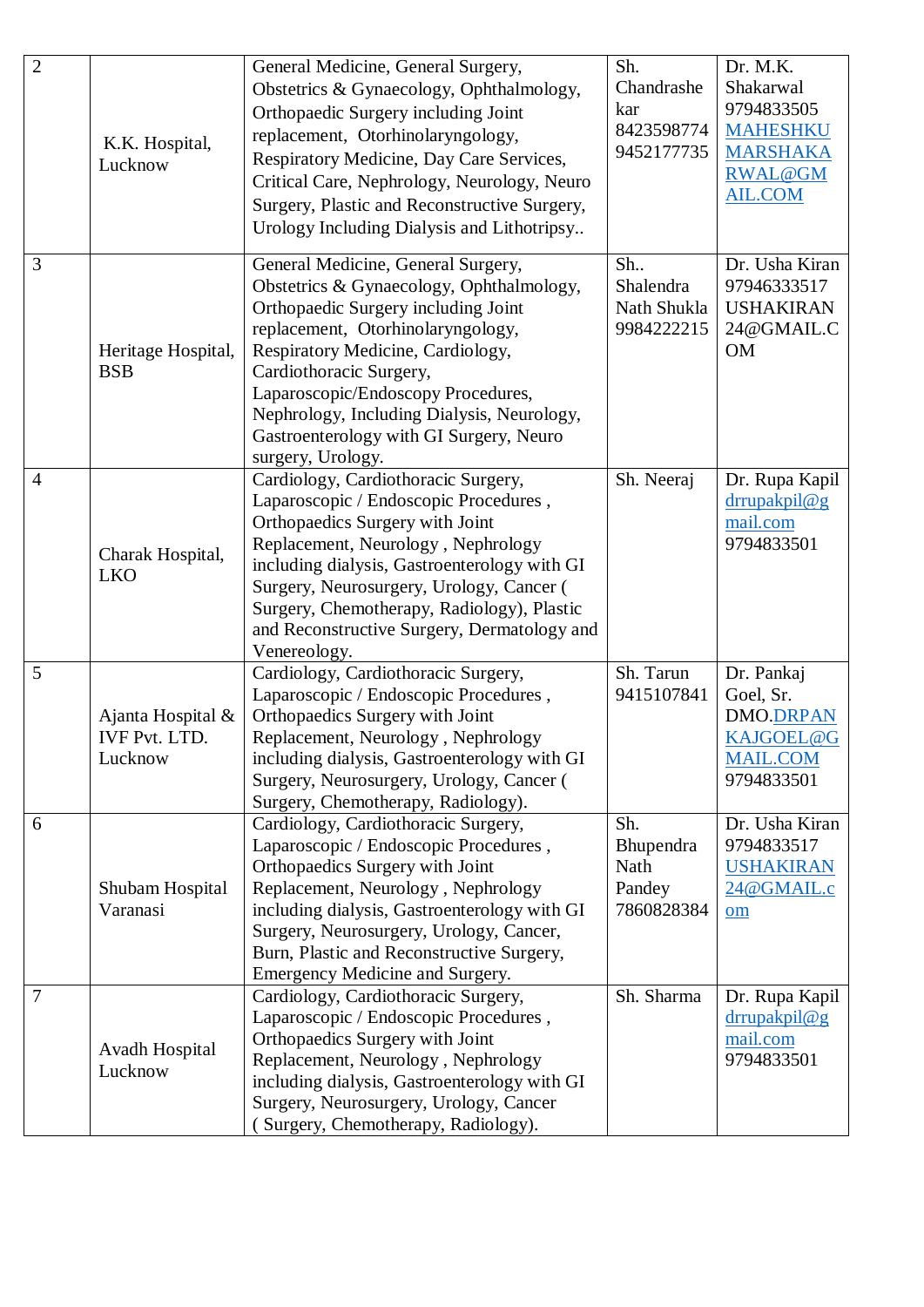## **CGHS empanelled hospitals /Firozpur Divn.2020**

| $\overline{\mathbf{S}}.\mathbf{N}$ . | Name & address of<br>the empanelled<br>hospital                                                          | Specialties for which hospital is<br>empanelled                       | Contact<br>person of the<br>empanelled<br>hospital | <b>Contact IRMS</b><br>doctor for each<br>empanelled<br>hospital with<br>name, mobile<br>no. and email-<br>ID.<br>Dr.Ashok |
|--------------------------------------|----------------------------------------------------------------------------------------------------------|-----------------------------------------------------------------------|----------------------------------------------------|----------------------------------------------------------------------------------------------------------------------------|
| $\mathbf{1}$                         | Hartej Hospital<br>(NABH) Ranjit<br>Avenue, Amritsar.                                                    | All in house available emergency<br>services as per Rly Bd guideline. | 9855707940                                         | Kumar,<br><b>ACMS/ASR</b><br>M:9779232501<br>srdmoasrmain@<br>gmail.com                                                    |
| $\overline{2}$                       | SurjitHospital<br>Airport Road,<br>Amritsar                                                              | <b>CacerTreatment</b>                                                 | 8146558859                                         | Dr.Ashok<br>Kumar,<br><b>ACMS/ASR</b><br>M:9779232501<br>srdmoasrmain@<br>gmail.com                                        |
| 3                                    | Dr. Karam Singh<br>Memorial<br>orthopedic&<br>Multispecialty<br><b>Hospital Medical</b><br>enclave / ASR | $-do-$                                                                | 9501108805                                         | Dr.Ashok<br>Kumar,<br><b>ACMS/ASR</b><br>M:9779232501<br>srdmoasrmain@<br>gmail.com                                        |
| $\overline{4}$                       | <b>EMC</b> Super<br>Speciality Hospital<br>Green Avenue,<br>Behind D.C<br>Residece, Amritsar             | $-do-$                                                                | 9815133622                                         | Dr.Ashok<br>Kumar,<br><b>ACMS/ASR</b><br>M:9779232501<br>srdmoasrmain@<br>gmail.com                                        |
| 5                                    | <b>Apex Hospital Near</b><br>Rishab Auto Batala<br>Road, Amritsar.                                       | $-do-$                                                                | 0183-<br>3092221                                   | Dr.Ashok<br>Kumar,<br><b>ACMS/ASR</b><br>M:9779232501<br>srdmoasrmain@<br>gmail.com                                        |
| 6                                    | Randhawa Hospital,<br>Amritsar.                                                                          | $-do-$                                                                |                                                    | Dr.Ashok<br>Kumar,<br><b>ACMS/ASR</b><br>M:9779232501<br>srdmoasrmain@                                                     |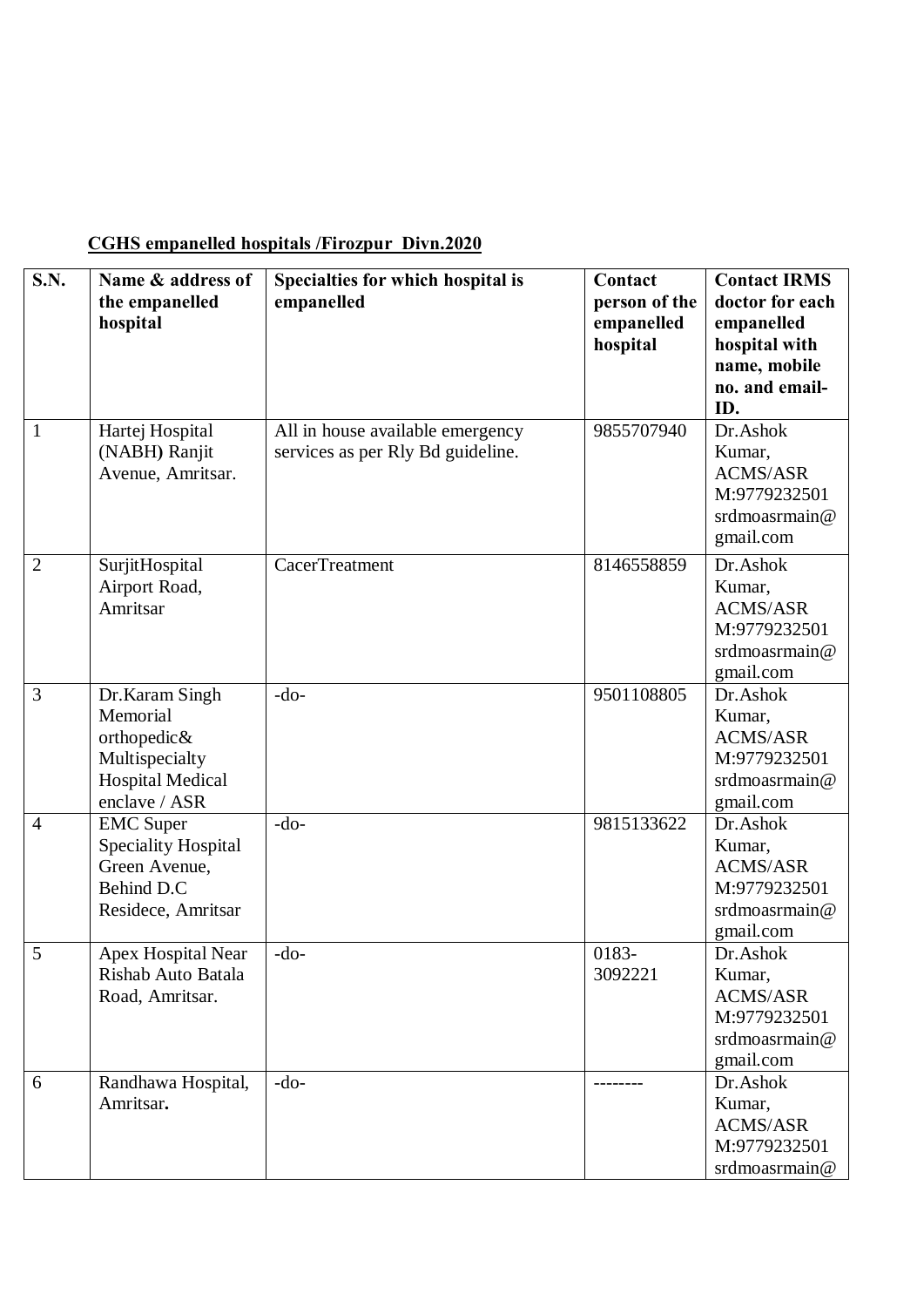|                |                       |        |            | gmail.com       |
|----------------|-----------------------|--------|------------|-----------------|
| $\overline{7}$ | Amandeep Hospital     | $-do-$ | 9501866337 | Dr.Ashok        |
|                | (NABH) G.T Road,      |        |            | Kumar,          |
|                | Model town,           |        |            | <b>ACMS/ASR</b> |
|                | Amritsar.             |        |            | M:9779232501    |
|                |                       |        |            | srdmoasrmain@   |
|                |                       |        |            | gmail.com       |
| 8              | The Corporate         | $-do-$ | 9815257766 | Dr.Ashok        |
|                | Hospital, Amritsar    |        |            | Kumar,          |
|                |                       |        |            | <b>ACMS/ASR</b> |
|                |                       |        |            | M:9779232501    |
|                |                       |        |            | srdmoasrmain@   |
|                |                       |        |            | gmail.com       |
| 9              | Parkash Hospital      | $-do-$ | 9814898402 | Dr.Ashok        |
|                | G.T. Road,            |        |            | Kumar,          |
|                | Putlighar, Amritsar.  |        |            | <b>ACMS/ASR</b> |
|                |                       |        |            | M:9779232501    |
|                |                       |        |            | srdmoasrmain@   |
|                |                       |        |            | gmail.com       |
| 10             | Floram Hospital,      | $-do-$ | 9872949077 | Dr.Ashok        |
|                | Amritsar.             |        |            | Kumar,          |
|                |                       |        |            | <b>ACMS/ASR</b> |
|                |                       |        |            | M:9779232501    |
|                |                       |        |            | srdmoasrmain@   |
|                |                       |        |            | gmail.com       |
| 11             | UppalNeuro            | $-do-$ | 9814059696 | Dr.Ashok        |
|                | Hospital4-Rani Ka     |        |            | Kumar,          |
|                | Bagh, Amritsar.       |        |            | <b>ACMS/ASR</b> |
|                |                       |        |            | M:9779232501    |
|                |                       |        |            | srdmoasrmain@   |
|                |                       |        |            | gmail.com       |
| 12             | Sanjeeva Hospital     | $-do-$ | 7508913150 | Dr.Ashok        |
|                | Amritsar.             |        |            | Kumar,          |
|                |                       |        |            | <b>ACMS/ASR</b> |
|                |                       |        |            | M:9779232501    |
|                |                       |        |            | srdmoasrmain@   |
|                |                       |        |            | gmail.com       |
| 13             | Mahajan Hospital      | $-do-$ | 9814054339 | Dr.Ashok        |
|                | Inside Gate Khajana,  |        |            | Kumar,          |
|                | Amritsar.             |        |            | <b>ACMS/ASR</b> |
|                |                       |        |            | M:9779232501    |
|                |                       |        |            | srdmoasrmain@   |
|                |                       |        |            | gmail.com       |
| 14             | NayyarHrart           | $-do-$ | 9876112206 | Dr.Ashok        |
|                | Institute & super     |        |            | Kumar,          |
|                | specialty Hospital 3- |        |            | <b>ACMS/ASR</b> |
|                | Dasondha Singh        |        |            | M:9779232501    |
|                | road, Amritsar.       |        |            | srdmoasrmain@   |
|                |                       |        |            | gmail.com       |
| 15             | Amandeep Hospital     | $-do-$ | 9781050931 | Dr.Sangeeta     |
|                | Dalhousi road,        |        |            | Khare,          |
|                | Mamoon, Pathankot.    |        |            | <b>ACMS/PTK</b> |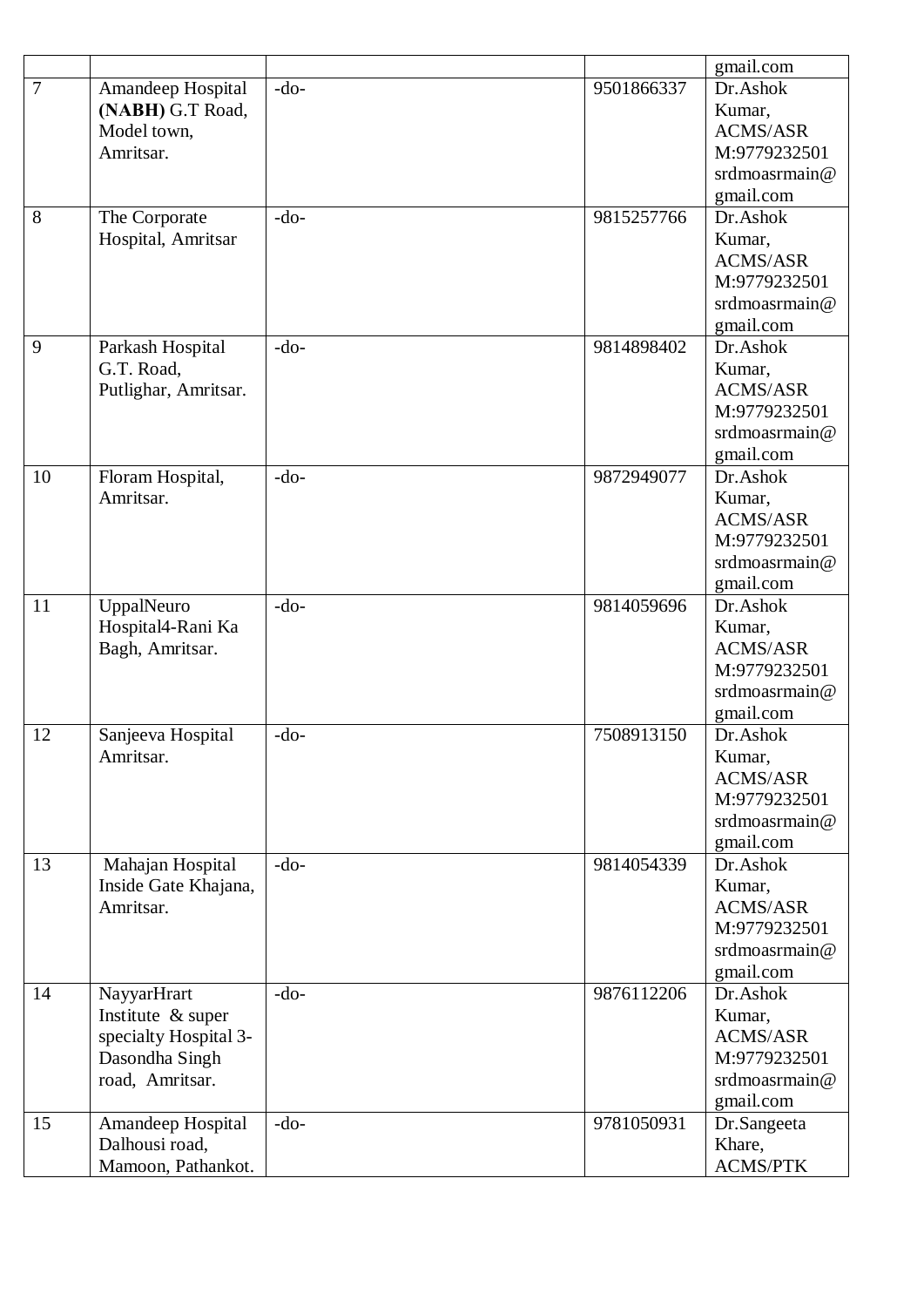|    |                            |        |            | M:9779232503           |
|----|----------------------------|--------|------------|------------------------|
| 16 | <b>CHAUHAN</b>             | $-do-$ | 0186-      | Dr.Sangeeta            |
|    | Hospital Kotli,            |        | 2265366    | Khare,                 |
|    | Pathankot                  |        |            | <b>ACMS/PTK</b>        |
|    |                            |        |            | M:9779232503           |
|    |                            |        |            | mukulkhare $2@g$       |
|    |                            |        |            | mail.com               |
| 17 | Sukh Sadan Hospital        | $-do-$ | 0186-      | Dr.Sangeeta            |
|    | &Trauma Centre             |        | 2228006    | Khare,                 |
|    | Dalhousi Road,             |        |            | <b>ACMS/PTK</b>        |
|    | Opp.HDFC                   |        |            | M:9779232503           |
|    | bank/PTK                   |        |            | mukulkhare2@g          |
|    |                            |        |            | mail.com               |
| 18 | SKR, Hospital              |        |            | Dr.Sangeeta            |
|    | &Trauma Centre             |        |            | Khare,                 |
|    | Pvt. Ltd./ PTK             |        |            | <b>ACMS/PTK</b>        |
|    |                            |        |            | M:9779232503           |
|    |                            |        |            | mukulkhare2@g          |
|    |                            |        |            | mail.com               |
| 19 | Ajay Heart Care            | $-do-$ | 9316106175 | Dr.Sangeeta            |
|    | &Super Specialty           |        |            | Khare,                 |
|    | New Ganpati Market         |        |            | <b>ACMS/PTK</b>        |
|    | Near Puma Show             |        |            | M:9779232503           |
|    | room Dalhousie             |        |            | mukulkhare2@g          |
|    | Road/PTK                   |        |            | mail.com               |
| 20 | Acharya Shri               | $-do-$ | 7051537932 | Dr.Prashant            |
|    | Chander College of         |        |            | Kumar,                 |
|    | Medical Since and          |        |            | ADMO/JAT               |
|    | <b>Hospital NH by Pass</b> |        |            | M:97975-32520          |
|    | P.O Majeen                 |        |            | prashant201288         |
|    | Sidhra, Jammu.             |        |            | @gmail.com             |
| 21 | Jammu Hospital,            |        |            | Dr.Anil Kumar,         |
|    | Jalandhar.                 |        |            | Sr.DMO/JUC             |
|    |                            |        |            | M:9779232510           |
|    |                            |        |            | k.dranil@yahoo.        |
|    |                            |        |            | com                    |
| 22 | Makkar Hospital            | $-do-$ | 0181-      | Dr.Anil Kumar,         |
|    | 379-Adarsh Nagar,          |        | 2250770    | Sr.DMO/JUC             |
|    | Near MGN College,          |        |            | M:9779232510           |
|    | Kapurthala Chowk,          |        |            | k.dranil@yahoo.        |
|    | Jalandhar.                 |        |            | com                    |
| 23 | Oxford Hospital,           | $-do-$ |            | Dr.Anil Kumar,         |
|    | Jalandhar.                 |        |            | Sr.DMO/JUC             |
|    |                            |        |            | M:9779232510           |
|    |                            |        |            |                        |
|    |                            |        |            | k.dranil@yahoo.<br>com |
| 24 | Kapoor Bone and            | $-do-$ |            | Dr.Anil Kumar,         |
|    | Children Hospital,         |        |            | Sr.DMO/JUC             |
|    | Jalandhar                  |        |            | M:9779232510           |
|    |                            |        |            | k.dranil@yahoo.        |
|    |                            |        |            | com                    |
| 25 | Ghai Hospital 661          | $-do-$ | 0181-      | Dr.Anil Kumar,         |
|    |                            |        |            |                        |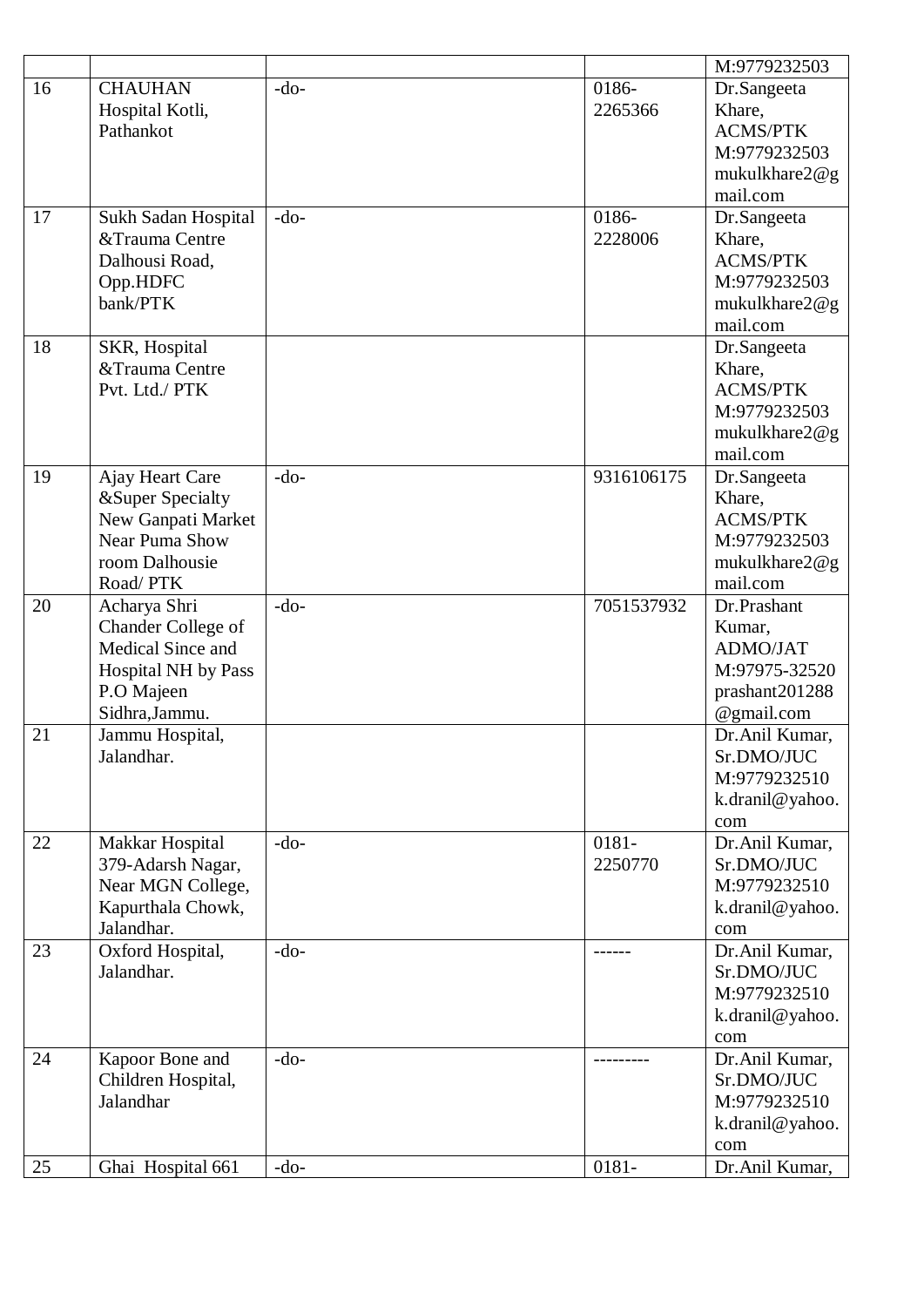|    | A&B G.T, B Nagar<br>Jalandhar.                                                   |        | 2277837             | Sr.DMO/JUC<br>M:9779232510<br>k.dranil@yahoo.<br>com                       |
|----|----------------------------------------------------------------------------------|--------|---------------------|----------------------------------------------------------------------------|
| 26 | NHS Hospital,<br>Jalandhar.                                                      | $-do-$ |                     | Dr.Anil Kumar,<br>Sr.DMO/JUC<br>M:9779232510<br>k.dranil@yahoo.<br>com     |
| 27 | Sharanjit hospital,<br>Jalandhar.                                                | $-do-$ |                     | Dr.Anil Kumar,<br>Sr.DMO/JUC<br>M:9779232510<br>k.dranil@yahoo.<br>com     |
| 28 | Deepak Hospital<br>Opp. P.A.U. Gate<br>No.1. Sarabha<br>Nagar, Ludhiana.         | $-do-$ | 01612454523         | Dr.Chetna<br>Kapoor,<br><b>ACMS/LDH</b><br>M:9779232505                    |
| 29 | Fortis Hospital<br>Ludhiana<br>Chandigarh Road,<br>Ludhiana.                     | $-do-$ | 01615222333         | Dr.Chetna<br>Kapoor,<br><b>ACMS/LDH</b><br>M:9779232505                    |
| 30 | Guru Teg Bahadur<br>Sahib (C) Hospital<br>Shastri Nagar Model<br>Town, Ludhiana. | $-do-$ | $0161 -$<br>4377100 | Dr.Chetna<br>Kapoor,<br><b>ACMS/LDH</b><br>M:9779232505                    |
| 31 | Mohan Dai Oswal<br>Hospital, Ludhiana                                            | $-do-$ |                     | Dr.Chetna<br>Kapoor,<br><b>ACMS/LDH</b><br>M:9779232505                    |
| 32 | Bassi Nusing Home,<br>Ludhiana                                                   | $-do-$ |                     | Dr.Chetna<br>Kapoor,<br><b>ACMS/LDH</b><br>M:9779232505                    |
| 33 | Raja Hospital Mota<br>Singh Road, Near<br>Cicil Surgeon<br>Office, Nawanshahr.   | $-do-$ | 01823-<br>222131    | Dr.Anil Kumar,<br>Sr.DMO/JUC<br>M:9779232510<br>k.dranil@yahoo.<br>com     |
| 34 | Anil Baghi Hospital<br>Martyr Anil Baghi<br>Road, Firozpur.                      | $-do-$ | 01632-<br>220555    | Dr.S.P.Sharma,<br><b>ACMS/FZR</b><br>M:9779232508<br>spsdoms@gmail<br>.com |
| 35 | <b>BBC</b> Heart Care<br>Hospital301-Lajpat<br>Nagar, Jalandhar.                 | $-do-$ | 0181-<br>2222244    | Dr.Anil Kumar,<br>Sr.DMO/JUC<br>M:9779232510<br>k.dranil@yahoo.<br>com     |
| 36 | <b>Tagore Hospital</b><br><b>Banda Bahadur</b><br>Nagar, Mahavir                 | $-do-$ | 0181-<br>4685700    | Dr.Anil Kumar,<br>Sr.DMO/JUC<br>M:9779232510                               |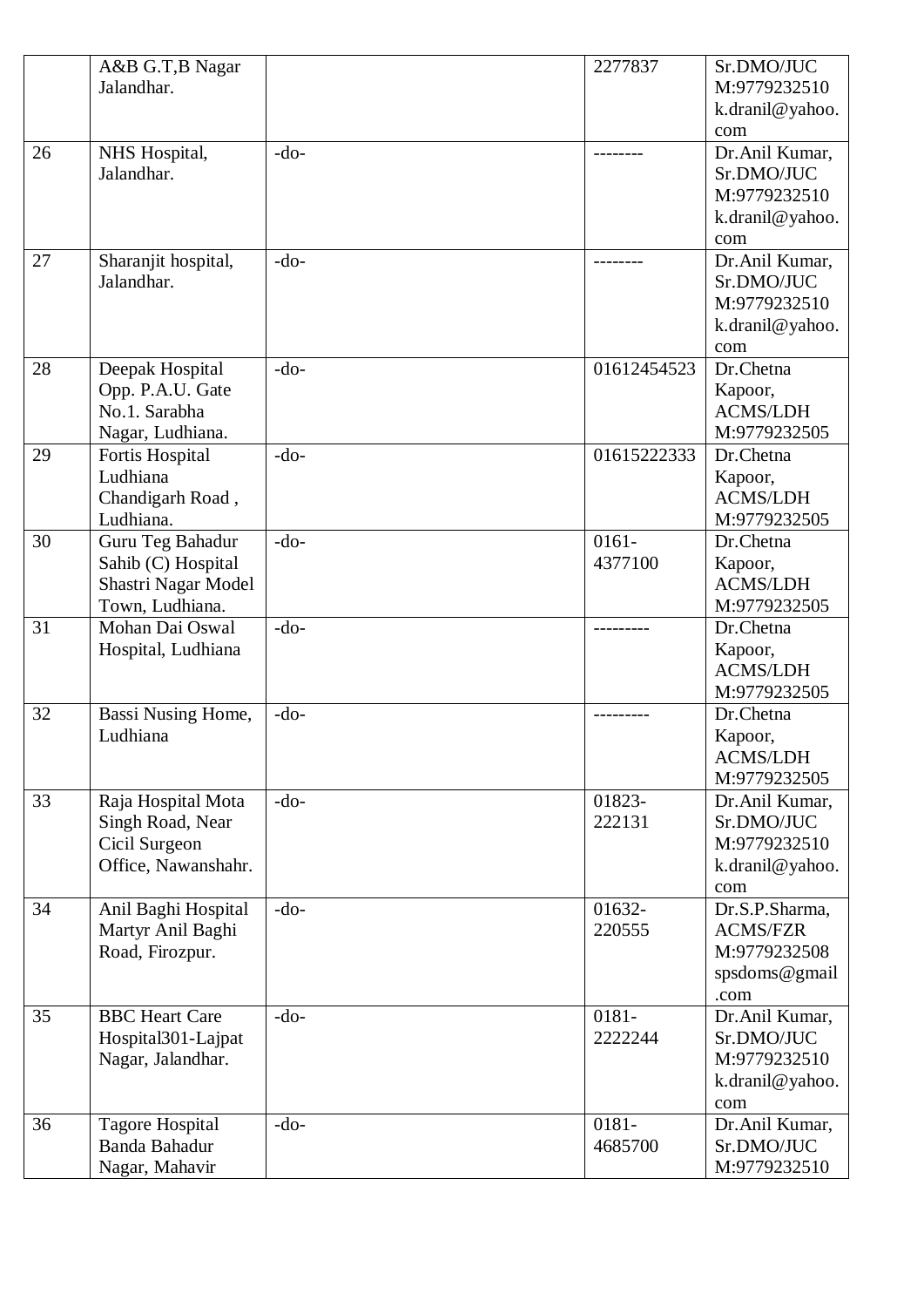|    | Marg, Jalandhar.                                                      |                   |                     | k.dranil@yahoo.                                                         |
|----|-----------------------------------------------------------------------|-------------------|---------------------|-------------------------------------------------------------------------|
|    |                                                                       |                   |                     | com                                                                     |
| 37 | Patel Hospital Civil<br>Lines, Jalandhar.                             | -do- and Oncology | 01813041000         | Dr.Anil Kumar,<br>Sr.DMO/ JUC<br>M:9779232510<br>k.dranil@yahoo.<br>com |
| 38 | Global Hospital10<br>Link Road,<br>Jalandhar.                         | $-do-$            | 0181-<br>4652020    | Dr.Anil Kumar,<br>Sr.DMO/JUC<br>M:9779232510                            |
| 39 | Capitol Hospital<br>Pathankot Road.<br>Near Reru Chowk,<br>Jalandhar. | -do- and Oncology | 8427584275          | Dr.Anil Kumar,<br>Sr.DMO/JUC<br>M:9779232510<br>k.dranil@yahoo.<br>com  |
| 40 | <b>SPS</b> Hospital<br>Sherpur Chowk GT<br>Road, Ludhiana.            | $-do-$            | $0161 -$<br>6617100 | Dr.Chetna<br>Kapoor,<br><b>ACMS/LDH</b><br>M:9779232505                 |
| 41 | N.K. Aggarwal Joint<br>& Spin Centre, LDH                             | $-do-$            |                     | Dr.Chetna<br>Kapoor,<br><b>ACMS/LDH</b><br>M:9779232505                 |
| 42 | <b>IBN-SINA Hospital,</b><br><b>BDGM</b> , Srinagar                   | $-do-$            |                     | Dr.Anil Kumar,<br>Sr.DMO/JUC<br>M:9779232510<br>k.dranil@yahoo.<br>com  |

## **CGHS empanelled hospitals /Ambala Divn.2020**

| S.N.           | Name & address of<br>the empaneled<br>hospital | Specialties for which hospital is<br>empaneled | Contact<br>person of the<br>empaneled<br>hospital          | <b>Contact IRMS</b><br>doctor for each<br>empaneled<br>hospital with<br>name, mobile<br>no. and email-<br>ID. |
|----------------|------------------------------------------------|------------------------------------------------|------------------------------------------------------------|---------------------------------------------------------------------------------------------------------------|
|                | MAX Super specialty<br>Hospital, Mohali        | All available specialties                      | Sh.<br>Amit<br>Dhawan<br>9915081083/1<br>0172-6652000      | Dr.Bharat<br>lal, ACMS, 9729<br>539501,<br>acmsumbgmail.<br>com                                               |
| $\overline{2}$ | Super specialty<br>Indus<br>Hospital, Mohali   | All available specialties                      | Sh.<br>Satbir<br>Singh<br>9914750544<br>0172-<br>5044944/5 | Dr.Bharat<br>lal, ACMS,<br>9729539501,<br>acmsumbgmail.<br>com                                                |
| 3              | Sri<br>Harkrishan<br>Guru                      | All available specialties                      | Sh.A.Suri                                                  | Dr.Bharat                                                                                                     |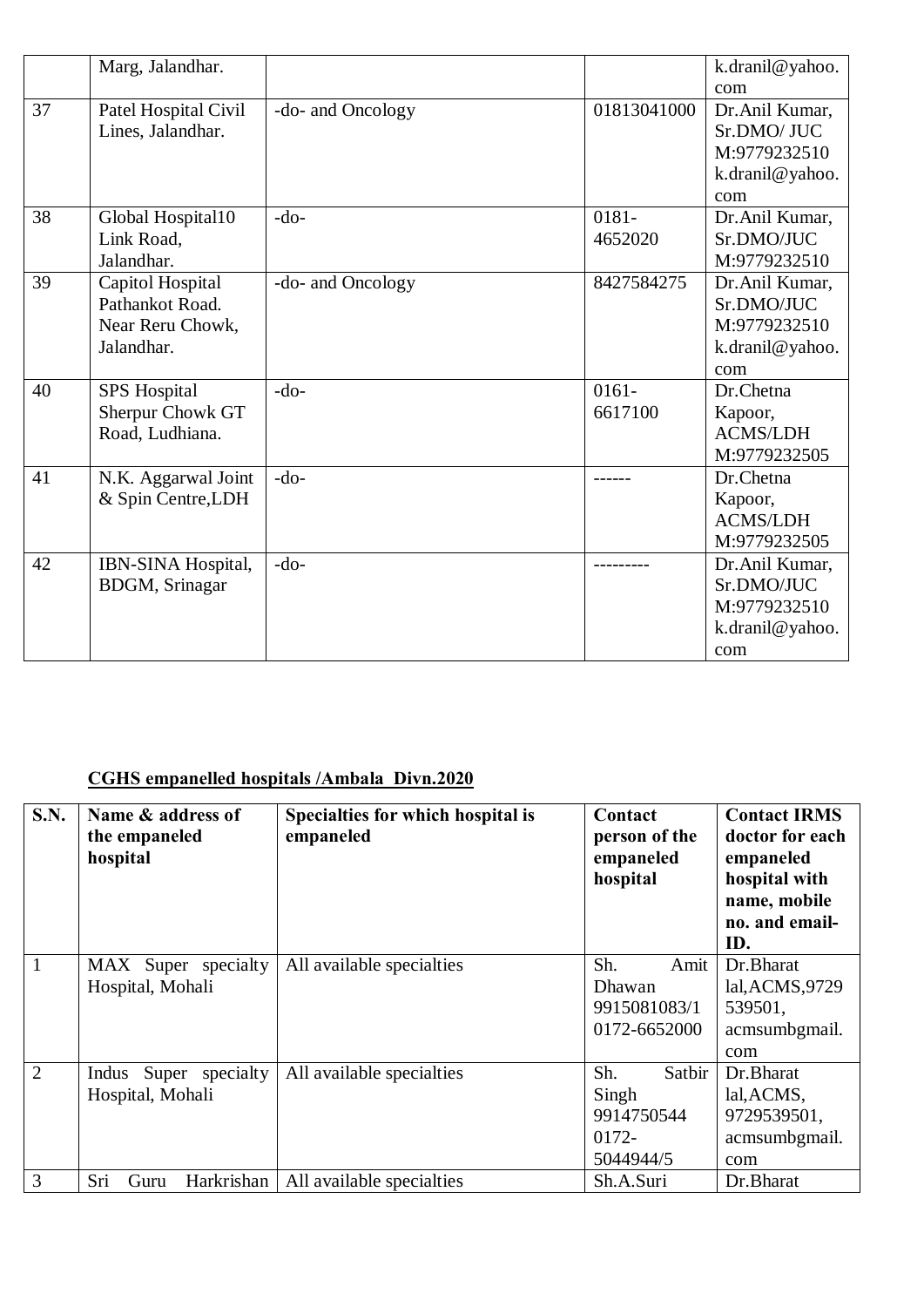|                | Sahib (c) Eye Hospital<br>(Trust), Mohali                                 |                                                                       | 9814095240<br>0172-2295000                                     | lal, ACMS,<br>9729539501,<br>acmsumbgmail.                            |
|----------------|---------------------------------------------------------------------------|-----------------------------------------------------------------------|----------------------------------------------------------------|-----------------------------------------------------------------------|
| $\overline{4}$ | Specialty<br>Super<br>Ivy<br>Hospital, Mohali                             | All available specialties                                             | Sh.<br>Pardeep<br>Kr.<br>Joshi<br>9891997768/<br>0172-7170000  | com<br>Dr.Bharat<br>lal, ACMS,<br>9729539501,<br>acmsumbgmail.<br>com |
| 5              | Ojas Super speciality<br>Hospital, Panhkula H-<br>1, Sector-26, Mohali    | All available specialties                                             | Ajender<br>Dr.<br>Singh<br>$172 -$<br>5234700                  | Dr.Bharat<br>lal, ACMS,<br>9729539501,<br>acmsumbgmail.<br>com        |
| 6              | Amar Hospital,<br>Super<br>speciality<br>$\&$<br>Heart<br>centre, Mohali. | All available specialties                                             | Sh.Ajay<br>Kumar<br>8284886785/<br>0172-5037683                | Dr.Bharat<br>lal, ACMS,<br>9729539501,<br>acmsumbgmail.<br>com        |
| $\overline{7}$ | Grecian Super<br>speciality, Mohali.                                      | All available specialties                                             | Sh. Amit<br>Tyagi<br>9899649020                                | Dr.Bharat<br>lal, ACMS,<br>9729539501,<br>acmsumbgmail.<br>com        |
| 8              | Mukat Hospital &<br>Heart Instiute, Sector<br>34-C/CDG.                   | All available specialties                                             | Sh.<br>Baljinder<br>Sandhu<br>9872048149                       | Dr.Bharat<br>lal, ACMS,<br>9729539501,<br>acmsumbgmail.<br>com        |
| 9              | Rotary Ambala Cancer<br>&General<br>hospital,<br>Ambala cantt.            | All available specialties                                             | Ms.<br>Nidhi8607300<br>567/0171-<br>2690009                    | Dr.Bharat<br>lal, ACMS,<br>9729539501,<br>acmsumbgmail.<br>com        |
| 10             | Healing<br>Touch super<br>hospital,<br>speciality<br>Ambala city          | All available specialties                                             | Sh. Jagmohan<br>obrai<br>9315149022<br>0171-6555530<br>to $31$ | Dr.Bharat<br>lal, ACMS,<br>9729539501,<br>acmsumbgmail.<br>com        |
| 11             | Aneja Hospital, Ambala<br>cantt                                           | General<br>including<br>surgeries<br>laparoscopic , General surgeries | Dr.R.Aneja<br>8053777888                                       | Dr.Bharat<br>lal, ACMS,<br>9729539501,<br>acmsumbgmail.<br>com        |
| 12             | MM Institute of<br>Medical Science &<br>Research<br>Mullana, Ambala       | All available specialties                                             | Dr LN Garg<br>Ph.<br>$0091 -$<br>1731274<br>to<br>375          | Dr.Bharat<br>lal, ACMS,<br>9729539501,<br>acmsumbgmail.<br>com        |
| 13             | <b>Max Super Speciality</b><br>Hospital, Bathinda                         | All available specialties                                             | Nitish<br>Sh<br>Khurana óMo.<br>9779247058                     | Dr.Bharat<br>lal, ACMS,<br>9729539501,                                |